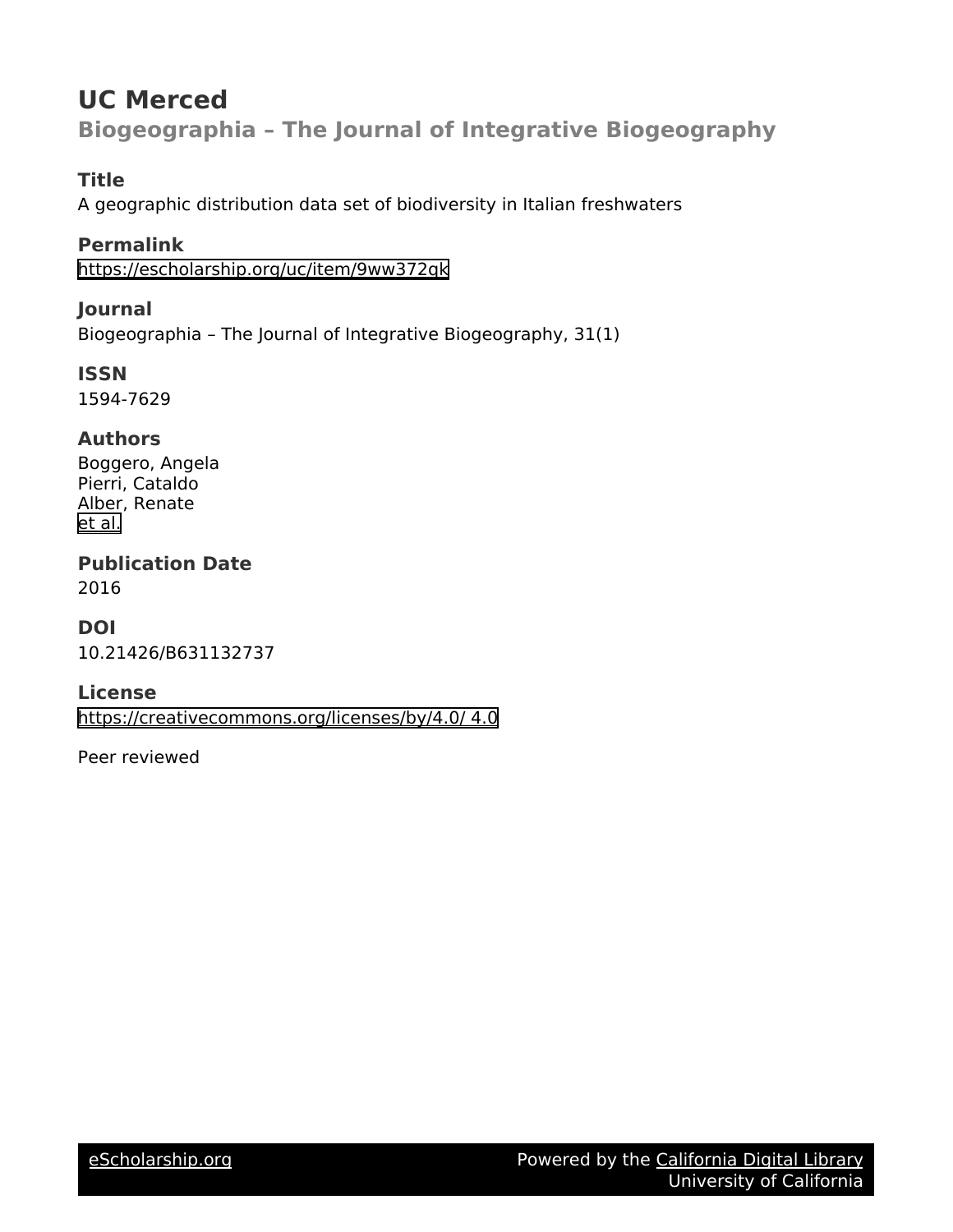# DATAPAPER: A geographic distribution data set of biodiversity in Italian freshwaters

ANGELA BOGGERO $^{1,2,*}$ , CATALDO PIERRI $^{1,3}$ , RENATE ALBER $^{4}$ , MARTINA AUSTONI<sup>2</sup>, ENRICO BARBONE<sup>5</sup>, LUCA BARTOLOZZI<sup>1,6</sup>, ISABELLA BERTANI<sup>7,8</sup>, ALESSANDRO CAMPANARO<sup>9</sup>, ANTONELLA CATTANEO<sup>10</sup>, FABIO CIANFERONI<sup>1,6</sup>, PAOLO COLANGELO<sup>1,2</sup>, GIUSEPPE CORRIERO<sup>1,11</sup> AMBROSIUS MARTIN DÖRR12, A. CONCETTA ELIA12, G. FRANCESCO FICETOLA $^{13,14}$ , DIEGO FONTANETO<sup>2</sup>, ELDA GAINO<sup>12</sup>, ENZO GORETTI<sup>12</sup>, LYUDMILA KAMBURSKA $^2$ , GIANANDREA LA PORTA $^{12}$ , ROSARIA LAUCERI $^2$ , MASSIMO LORENZONI $^{12}$ , ALESSANDRO LUDOVISI $^{12}$ , MARINA MANCA $^{2}$ , GIUSEPPE MORABITO<sup>2</sup>, FRANCESCO NONNIS MARZANO<sup>12</sup>, ALESSANDRO OGGIONI<sup>1,15</sup>, NICOLETTA RICCARDI<sup>2</sup>, GIAMPAOLO ROSSETTI<sup>7</sup>, PAOLO TAGLIOLATO $^{1,16}$ , BERTHA THALER<sup>4</sup>, NICOLA UNGARO<sup>5</sup>, PIETRO VOLTA<sup>2</sup>, SILVIA ZAUPA<sup>2</sup>, ILARIA ROSATI<sup>1,3</sup>, NICOLA FIORE<sup>1,17</sup>, ALBERTO BASSET<sup>1,17</sup>, ALDO MARCHETTO<sup>2</sup>

*1 LifeWatch, Italy- http://www. servicecentrelifewatch.eu*

*2 National Research Council, Institute of Ecosystem Study (CNR-ISE), 28922 Verbania Pallanza, Italy*

*3 National Research Council, Institute of Agro-environmental and Forest Biology, Rome, Italy*

*4 Biological Laboratory, Environmental Agency of the Autonomous Province (APPA) Bolzano South Tyrol, 39055 Laives, Italy*

*5 Apulian Regional Agency for the Environmental Prevention and Protection (ARPA), 70126 Bari, Italy*

*6 Natural History Museum of the University of Florence, Zoological Section "La Specola", 50125 Florence, Italy* 

*7 Department of Life Sciences, University of Parma, 43124 Parma, Italy*

*8 Water Center, Graham Sustainability Institute, University of Michigan, Ann Arbor, MI 48104, USA*

*9 National Centre for the Study and Conservation of Forest Biodiversity "Bosco della Fontana", National Forest Service, 46045 Mantova, Italy* 

*10 Département de Sciences Biologiques, Université de Montréal, 6126 Montréal, Québec, Canada H3C 3J7 11 Department of Biology, University of Bari "Aldo Moro", 70125 Bari, Italy*

*12 Department of Chemistry, Biology and Biotechnology, University of Perugia, 06123 Perugia, Italy*

*<sup>13</sup> Laboratoire d'Ecologie Alpine (LECA), Université Grenoble-Alpes, 38000 Grenoble, France*

*<sup>14</sup> LECA, Centre National de la Recherche Scientifique (CNRS), 38000 Grenoble, France*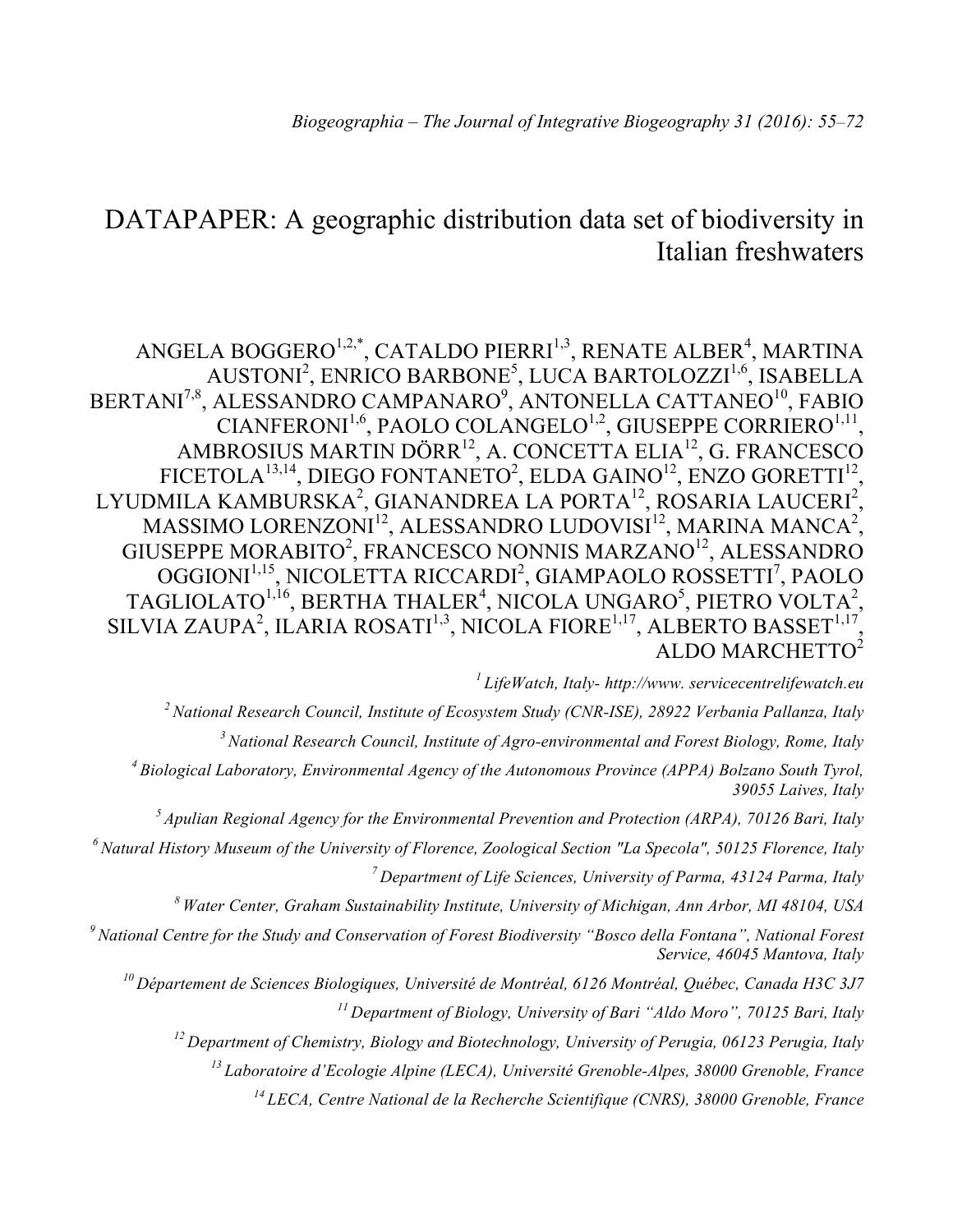*15 National Research Council, Institute for Electromagnetic Sensing of the Environment (CNR-IREA), 20133 Milano, Italy*

*16 National Research Council, Institute of Marine Science (CNR-ISMAR), 30122 Venezia, Italy*

*<sup>17</sup> Department of Science and Biological and Environmental Technology, University of Salento, 73100 Lecce, Italy*

*\*e-mail corresponding author: a.boggero@ise.cnr.it*

Keywords: artificial habitats, freshwater biota, lentic waters, LifeWatch, lotic waters, natural habitats, reference collection.

#### **SUMMARY**

We present a data set on the biodiversity of Italian freshwaters, including lakeshores and riverbanks of natural (N=379: springs, streams and lakes) and artificial (N=11: fountains) sites. The data set belongs partly to the Italian Long Term Ecological Research network (LTER-Italy) and partly to LifeWatch, the European e-Science infrastructure for biodiversity and ecosystem research. The data included cover a time period corresponding to the last fifty years (1962-2014). They span a large number of taxa from prokaryotes and unicellular eukaryotes to vertebrates and plants, including taxa linked to the aquatic habitat in at least part of their life cycles (like immature stages of insects, amphibians, birds and vascular plants). The data set consists of 6463 occurrence data and distribution records for 1738 species. The complete data set is available in csv file format via the LifeWatch Service Centre.

#### BACKGROUND & SCOPE

Many freshwater and taxonomic data sets exist at both European and National levels, such as the Freshwater Biodiversity Data Portal - BioFresh

(http://data.freshwaterbiodiversity.eu/metadb/metaDBfts/index.php), the National Network of Biodiversity (http://193.206.192.106/portalino/home\_it/dati.php), and Nature 2000 (http://www.minambiente.it/pagina/rete-natura-2000). Further web-links exist that are data portals to locations along the Italian peninsula where information pertaining to the distribution of freshwater biodiversity is available (e.g., Checklist of the Italian Fauna, AQEM-STAR invertebrate database, Alpine GIG lakes phytoplankton, macrophytes and macroinvertebrates data, European Trichoptera, etc.). Of all of these websites and portals, no one site combines the simultaneous presence of different taxonomic groups. There is a clear need to collate different data sets based on broad-scale and longterm monitoring projects. Hence, we have compiled a data set that represents one of the most comprehensive and thorough collection nationwide, which is part of a larger LifeWatch data set including also coastal lagoons, littoral marine waters and terrestrial habitats.

This vast data set was created under the umbrella of a case study on Alien Species (AS) that was proposed and coordinated by LifeWatch Italy at the European level. The case study is designed using species occurrence data to assess the vulnerability of different Italian ecosystems to AS arrival (Boggero et al. 2014, Corriero et al. 2016). The taxonomic resolution adopted in the data set is at the species level for all the included taxonomic groups across different phyla. The utility of such a data set is widely recognized and reflected in INVASIVESNET (Lucy et al. 2016) joining together with the LifeWatch and several other existing initiatives at the European level to trace, monitor and counteract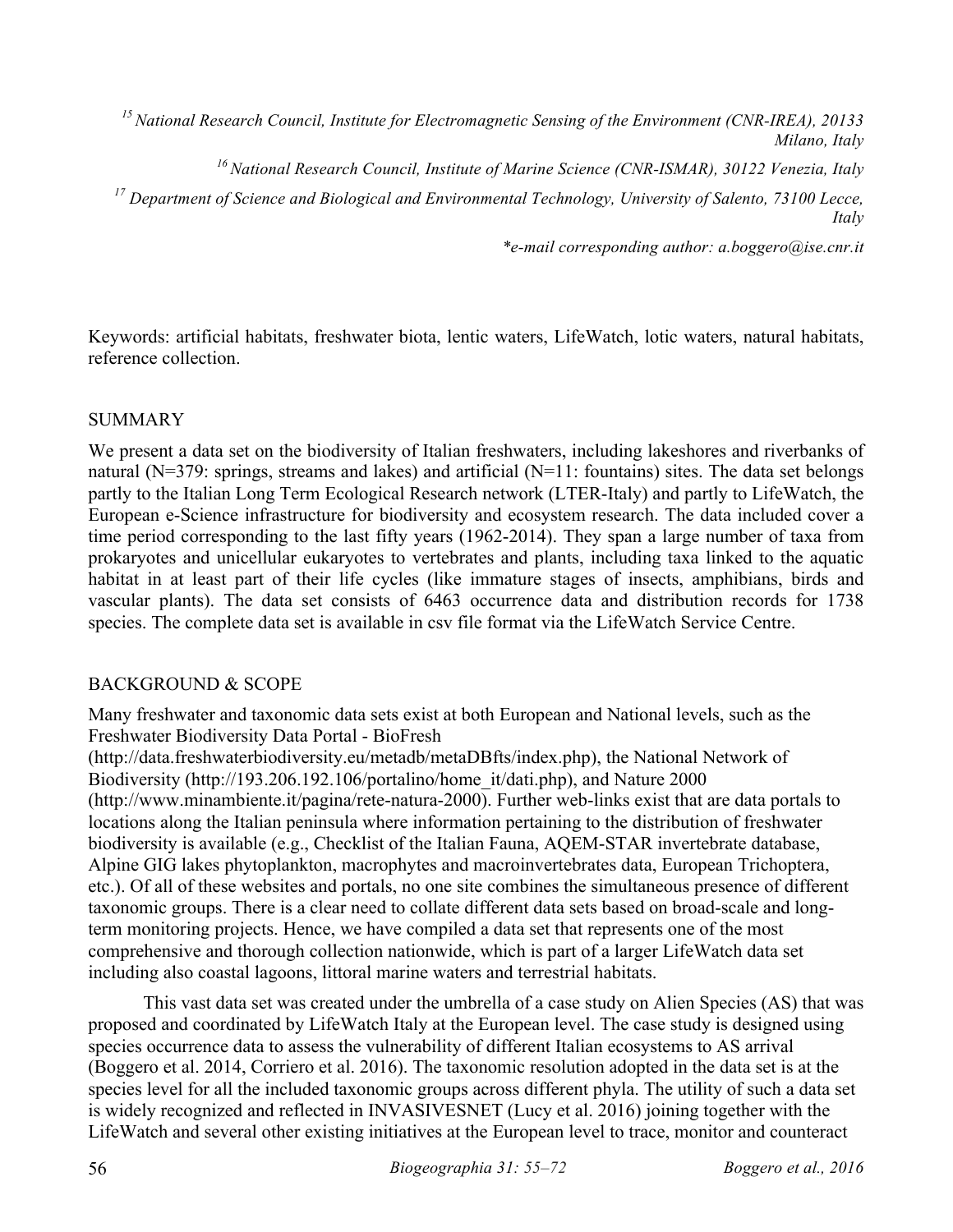the arrival of AS. By collaborating and combining efforts, the objective is to capitalise on existing knowledge and data exchange, scopes, and ideas, to create a better understanding of the AS problem, to find a common solution and to spread the news about this issue – including spreading the news to the general public.

The purpose of the present data set, which in line with the previously cited data sets, is to collect and share curated and verified species presence and geographic distribution data. This has been done for all the species recorded at 390 Italian freshwater sites belonging to the Italian Long Term Ecological Research network (LTER-Italy, http://www.lteritalia.it) (Bertoni 2012) and to the LifeWatch network (http://www.lifewatch.eu, http://www. servicecentrelifewatch.eu) (Basset and Los 2012, Basset 2016). The data set spans over a temporal period of about fifty years (1962-2014) across the Alpine, Continental and Mediterranean biogeographic zones of Italy (EEA 2002).

This data set is of particular interest as it aims to make biodiversity information available to future research that focuses on the occurrence and distribution of freshwater species at the national level. Data may also be relevant to policy makers, public authorities and enterprises involved in protection, management and sustainable use of freshwater ecosystems and their biodiversity. The analysis of this extensive survey of freshwater biodiversity in continental Italy will provide a basis for setting conservation priorities, developing monitoring programs and enforcing regulation (Boggero et al. 2014).

#### RESULTS

#### *SUMMARY STATISTICS*

The data set contains 17 different columns of information (Table 1), including: "Catalognumber", to avoid replicates of species names; "eunisorganismgroups", not strictly hierarchically identified, but assigned according to the EUNIS species group subdivision (http://eunis.eea.europa.eu/speciesgroups.jsp); then, from "phylum" to "providedscientificname" or to "scientificname", Linnean categories were considered. Information on subspecies was kept to avoid losing information that could be useful for some users. Another series of columns specify: the verified "Alien" status of a species; the "eventdate" during which the sampling campaign occurred; the "locality" where the species were found following Darwin Core standards (http://rs.tdwg.org/dwc) with "decimallatitude" and "decimallongitude" description; "eunishabitatstypecode" to define the EUNIS type of habitat (used at level 1 only); the "scientificnameauthorship" and "namepublishedinyear" with information about author and year of description of each species.

Reported data include species occurrence from 390 sites (Fig. 1) and taxa from 11 different EUNIS groups ("algae", "amphibians", "birds", "cyanobacteria", "ferns", "fishes", "flowering plants", "invertebrates", "mosses and liverworts", "protists", "reptiles") spanning 24 phyla (Table 2).

All of the records were verified by experts belonging to the different LifeWatch nodes. The LifeWatch nodes are represented by different Institutions (Universities, Research Centres, Museums, Environmental Agencies, National Forest Service, etc.) that gathered and managed species occurrence data from the different sites. The sites represent only freshwater habitats.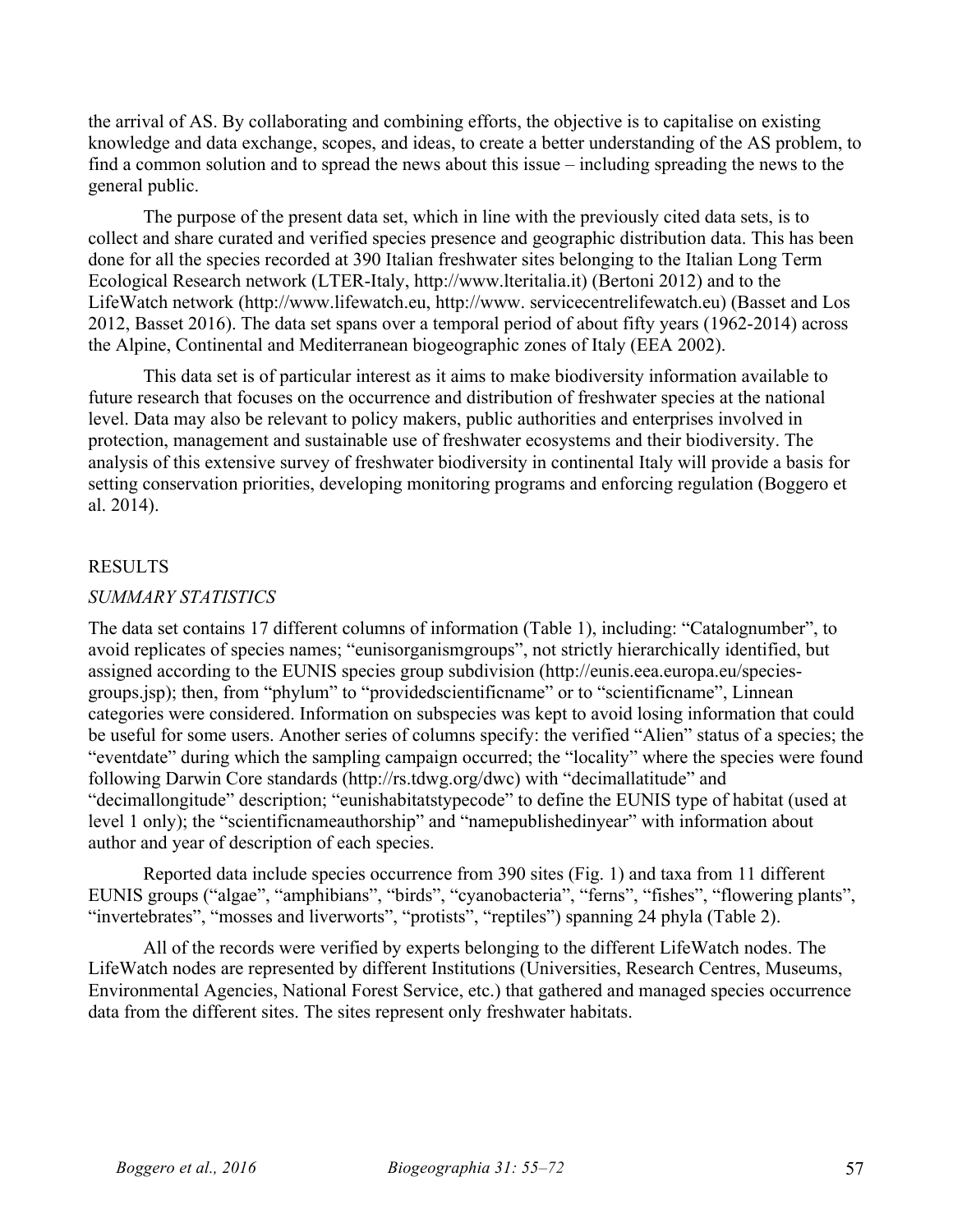| <b>LifeWatch DataPortal Fields</b> | Variable definition                                                                                                                                                                     | Units                                               | <b>Storage type</b> |
|------------------------------------|-----------------------------------------------------------------------------------------------------------------------------------------------------------------------------------------|-----------------------------------------------------|---------------------|
| catalognumber                      | An identifier (preferably unique) for the record within the<br>data set or collection                                                                                                   |                                                     | Integer             |
| eunisorganismgroups                | Assignment of the organism group based on the EEA,<br>EUNIS species groups<br>(http://eunis.eea.europa.eu/species-groups.jsp)                                                           |                                                     | String              |
| phylum                             | Full scientific name of the phylum in which the taxon is<br>classified                                                                                                                  |                                                     | String              |
| class                              | Full scientific name of the class in which the taxon is<br>classified                                                                                                                   |                                                     | String              |
| order                              | Full scientific name of the order in which the taxon is<br>classified                                                                                                                   |                                                     | String              |
| family                             | Full scientific name of the family in which the taxon is<br>classified                                                                                                                  |                                                     | <b>String</b>       |
| genus                              | Full scientific name of the genus in which the taxon is<br>classified                                                                                                                   |                                                     | String              |
| providedscientificname             | Full scientific name of the species as assigned by<br>providers                                                                                                                         |                                                     | <b>String</b>       |
| scientificname                     | Full scientific name of the species assigned following the<br>rules of currently (in 2015) accepted nomenclature for the<br>taxonomic group, without authorship and date<br>information |                                                     | String              |
| alien                              | Any species deliberately or inadvertently introduced to<br>Italy by human activities after the discovery of the New<br>World by Columbus in 1492 (Boggero et al. 2014)                  |                                                     | Integer             |
| eventdate                          | Date-time or interval during which an event occurred. For<br>occurrences, this is the date-time when the event was<br>recorded                                                          |                                                     | DateTime            |
| locality                           | Specific description of the place where the species was<br>captured                                                                                                                     |                                                     | String              |
| decimallatitude                    | Geographic latitude (in decimal degrees, using the spatial<br>reference system given in geodeticDatum) of the<br>geographic center of a location                                        | Decimal degrees<br>(projection<br>EPSG:4326 WGS84)  | Double              |
| decimallongitude                   | Geographic longitude (in decimal degrees, using the<br>spatial reference system given in geodeticDatum) of the<br>geographic center of a location                                       | Decimal degrees<br>(projection)<br>EPSG:4326 WGS84) | Double              |
| eunishabitatstypecode              | Assignment of the habitat type code based on the EEA,<br>EUNIS habitat types. Only the levels 1-3 are used                                                                              |                                                     | String              |
| scientificnameauthorship           | Authorship information for the scientific name formatted<br>according to the conventions of the applicable<br>nomenclatural code                                                        |                                                     | <b>String</b>       |
| namepublishedinyear                | Four-digit year in which the scientific name was<br>published                                                                                                                           |                                                     | Integer             |

|  | TABLE 1: Description of the dataset with specific information relative to definitions, units and storage. |  |  |
|--|-----------------------------------------------------------------------------------------------------------|--|--|
|  |                                                                                                           |  |  |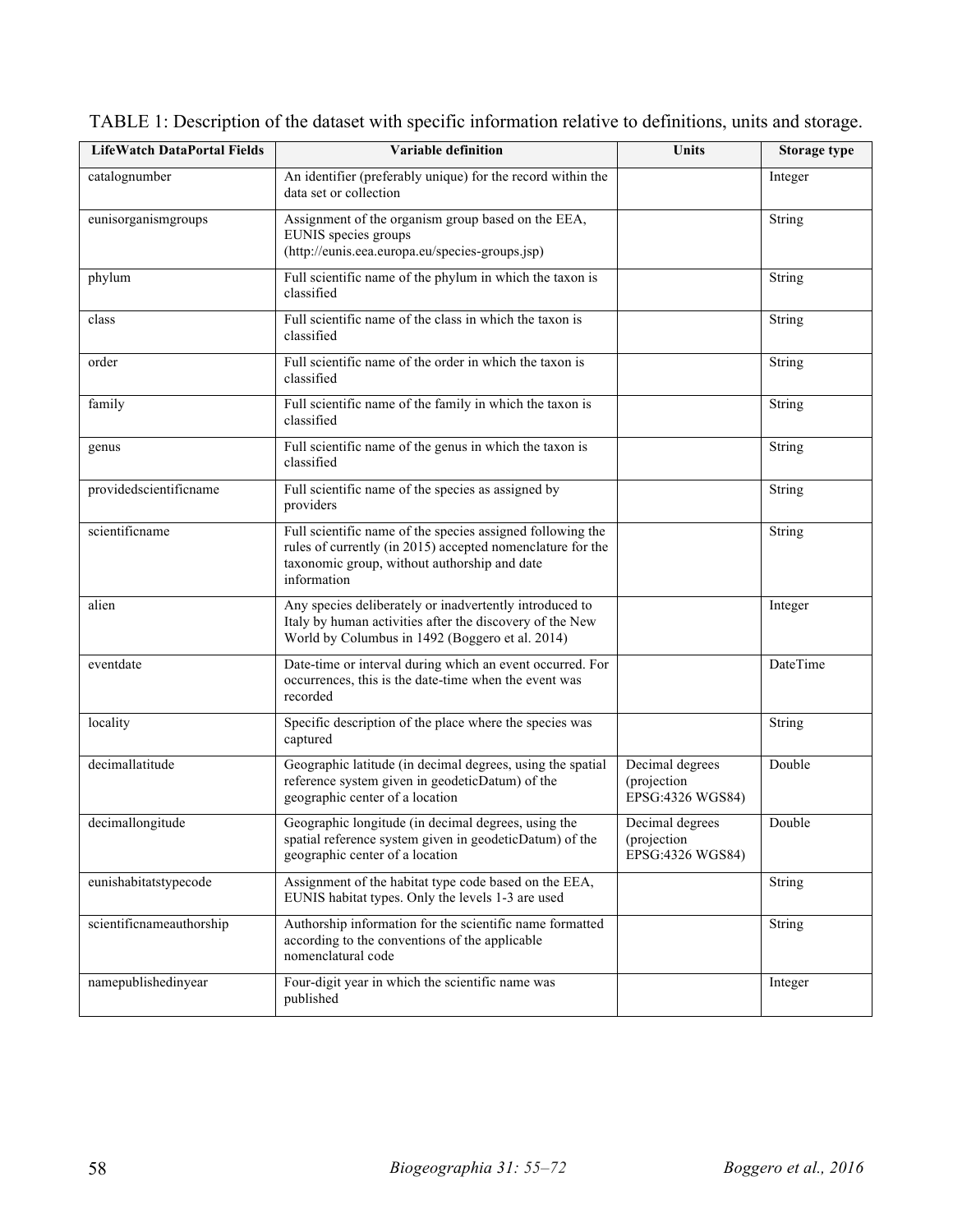

FIGURE 1. Sampling sites distributed along the Italian peninsula.

*DATA SET*

*Object name*: Dataset\_Biodiversity\_Freshwaters\_LifeWatch\_2015.

*Data set citation*: Dataset\_Biodiversity\_Freshwaters\_LifeWatch\_2015.

*Character encoding*: UTF-8.

*Format name*: csv, json.

*Format version*: 1.0.

*Distribution (permanent link)*: http://www.servicecentrelifewatch.eu

*Date of creation*: 7 March 2014.

*Date of last revision*: 29 November 2015.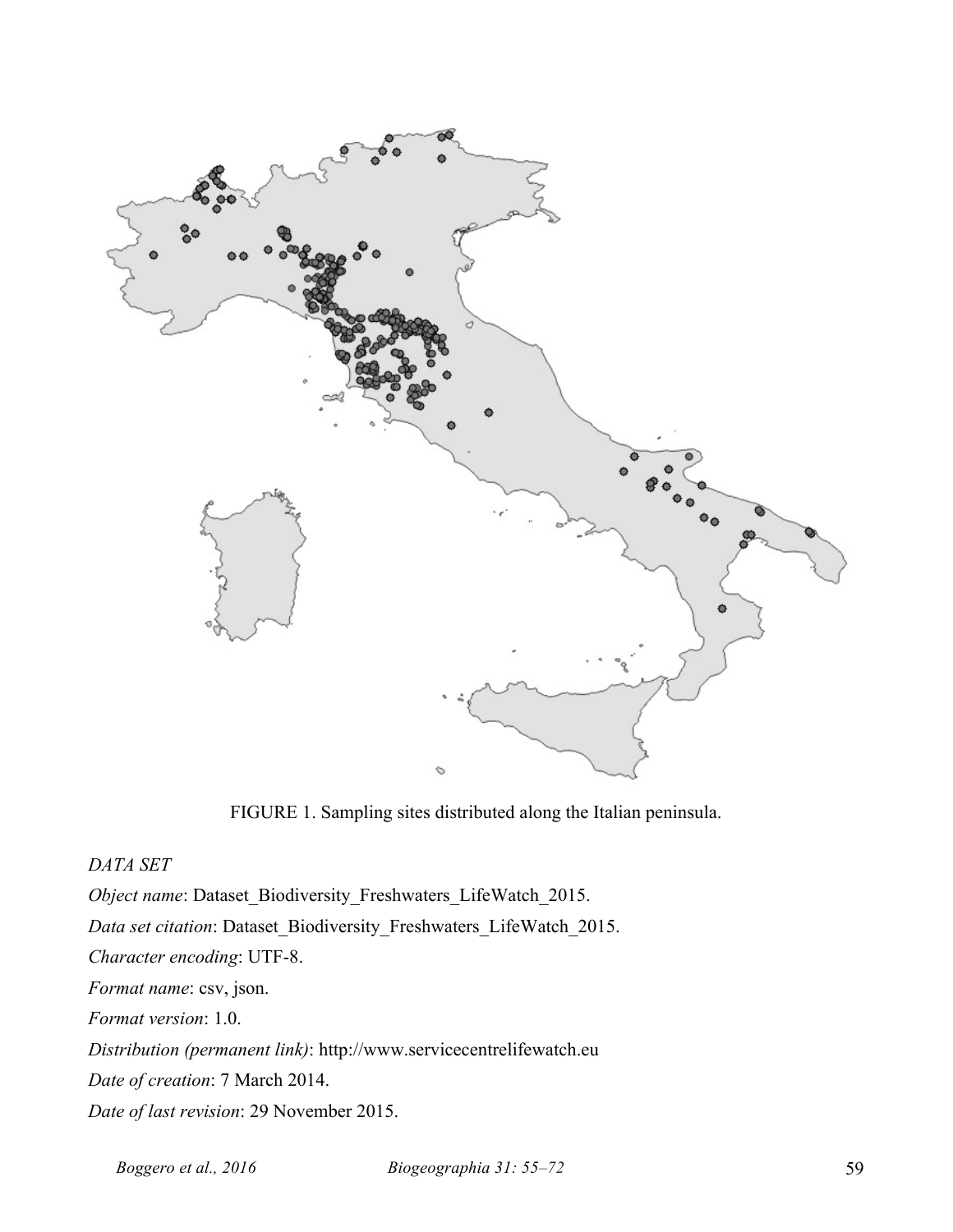*Date of publication*: 8 April 2016.

*Update policy*: following update policy rules of LifeWatch.

*Language*: English.

*License of use*: if used by researchers, administrators, managers, teachers, amateurs, general public, and others, the access is free and the use is based upon request. Details are defined in the intellectual property information. The data set authors would appreciate users providing a link to the original data set (http://www.servicecentrelifewatch.eu), when possible, or when researchers use the data to cite the present paper and/or to consider the data set authors for co-authorship. Stakeholders can contact authors via the contact information provided in the metadata.

*Metadata language*: English.

*Metadata managers*: Angela Boggero (a.boggero@ise.cnr.it), Ilaria Rosati (ilaria.rosati@unisalento.it).

| Phylum          | No. of records | No. of species |
|-----------------|----------------|----------------|
| Amoebozoa       | 6              | 5              |
| Annelida        | 97             | 43             |
| Arthropoda      | 1893           | 426            |
| Bryophyta       |                |                |
| Cercozoa        |                |                |
| Charophyta      | 123            | 63             |
| Chlorophyta     | 486            | 224            |
| Choanozoa       | $\overline{2}$ | $\overline{2}$ |
| Chordata        | 883            | 98             |
| Ciliophora      | $\overline{2}$ | 2              |
| Cnidaria        | 1              | $\mathbf{1}$   |
| Cryptophyta     | 89             | 24             |
| Cyanobacteria   | 164            | 83             |
| Euglenozoa      | 31             | 22             |
| Haptophyta      | 40             | 3              |
| Heliozoa        | 1              | 1              |
| Mollusca        | 54             | 28             |
| Myzozoa         | 57             | 23             |
| Nematoda        | 9              | $\overline{2}$ |
| Ochrophyta      | 1387           | 362            |
| Platyhelminthes | 15             | 5              |
| Porifera        | 1              | 1              |
| Rotifera        | 915            | 205            |
| Tracheophyta    | 205            | 113            |

TABLE 2: Contribution of the different phyla to the composition of the data set.

### *MANAGEMENT DETAILS*

*Project title*: Vulnerability of ecosystems to Alien Species invasion.

*Database managers*: Angela Boggero, Cataldo Pierri.

*Temporal coverage*: the present data set refers to the last 52 years (1962-2014).

*Record basis*: Mainly preserved specimens. Sometimes sample collection was based on field observation without specimen collection and preservation.

*Sampling methods*: The data set was created by collating different data sets managed by several research institutions. The data is shared within the context of the Alien Species Showcase of the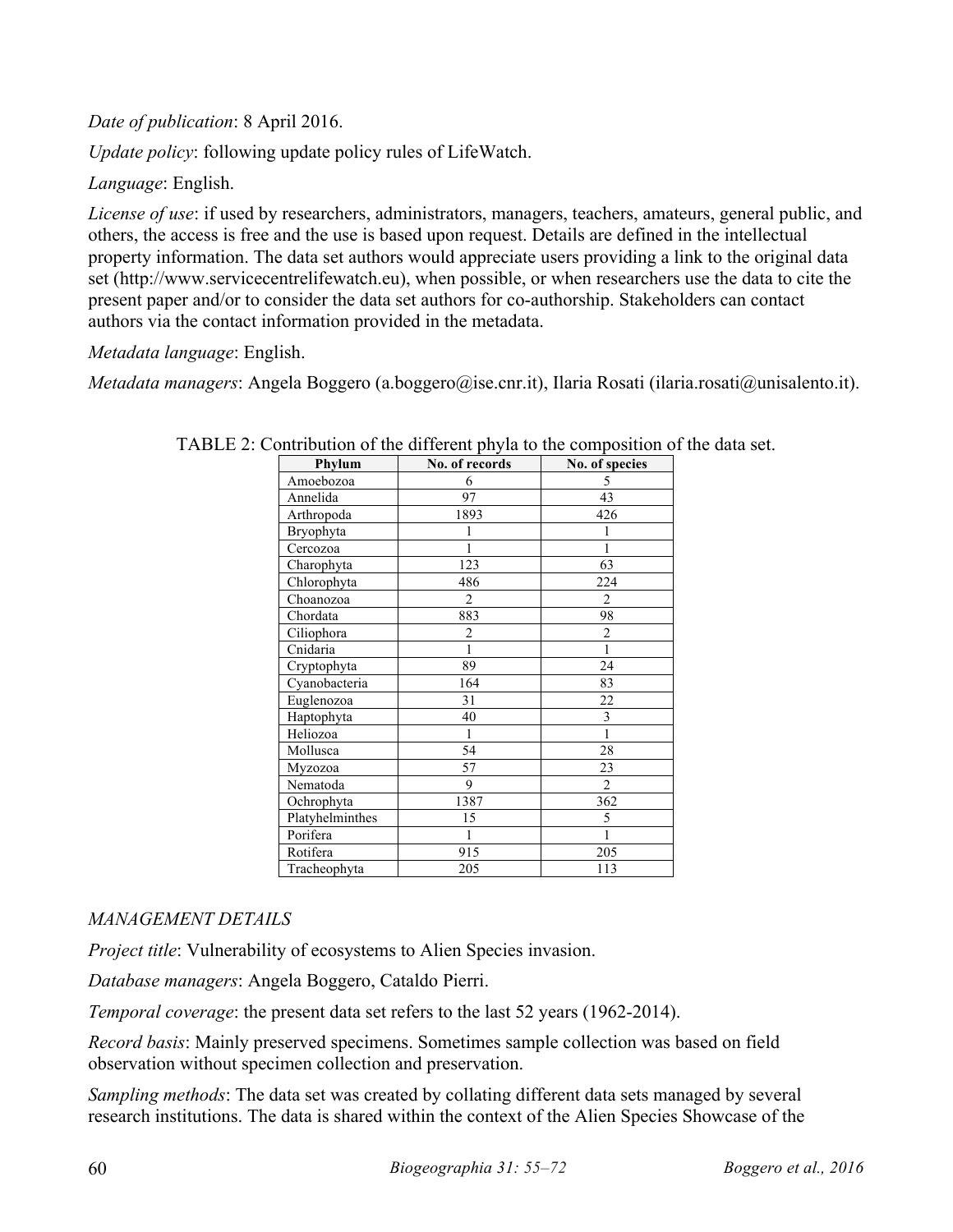LifeWatch infrastructure. The definition of alien species that is adopted for the data set is very general, and is defined and available in the Alien Species Thesaurus produced by LifeWatch Italy (http://thesauri.lifewatchitaly.eu/alienspecies/index.php): where species are considered alien if deliberately or inadvertently introduced to Italy by human activities after the discovery of the New World by Columbus in 1492 (Boggero et al. 2014). This definition is similar to what plant invasion biologists call "neophytes" (Pyšek, 1998).

#### *IT specialist*: Nicola Fiore.

*Funding grants*: Data were obtained within the framework of several European and Italian projects, and thanks to the LifeWatch support. LifeWatch Italy is funded by Ministero dell'Istruzione, dell'Università e della Ricerca (MIUR) and managed by the National Research Council of Italy.

### *GEOGRAPHIC COVERAGE*

*Study area*: Sites are distributed along the Italian peninsula. The five main geographical areas are North-West, North-East, North, Centre, and South (Fig. 1). The data were georeferenced by each LifeWatch node according to WGS 84 datum.

*Bounding box*: min Longitude: 7.39 – min Latitude 39.38 – max Longitude: 17.95 – max Latitude: 46.98.

*Sampling design*: The general strategy developed within LifeWatch was to try to cover most of the territory and many different freshwater habitats. However, the data set covers only a minor part of Italy. It is anticipated that in the near future the data set will increase exponentially. The sampling design was intended to compile the information necessary for assessing Italian freshwater biodiversity and, in particular, the impacts of alien species on ecosystems. The idea is to design adequate management strategies to minimize the impacts of alien species and enable stakeholders to adapt the developed services to their particular needs (local, regional, or national scales).

*Habitat type*: Four habitat types (Fig. 2) were covered by the different sites belonging to the LifeWatch network according to the EUropean Nature Information System (EUNIS; http://eunis.eea.europa.eu/) hierarchical protocol of habitat identification considering only the first-level option. The EUNIS habitat type classification is a pan-European system that aims to facilitate the harmonized description and collection of data across Europe. Thus, the EUNIS classification is a reference framework for the development of indicators and environmental reporting at the administrative and political level, and is particularly suitable for a study focusing on alien species impact.

Following The EUNIS system, the sites were classified as:

- C1 Surface standing waters;
- C2 Surface running waters;
- C3 Littoral zone of inland surface waterbodies;
- J5 Highly artificial man-made waters and associated structures.

*Biogeographic region*: Alpine, Continental and Mediterranean (EEA 2002).

*Country*: Italy.

*Quality control for geographic data*: Quality control was performed using Google maps identification of sites, and latitude and longitude coordinates provided by data providers. Geographic coordinate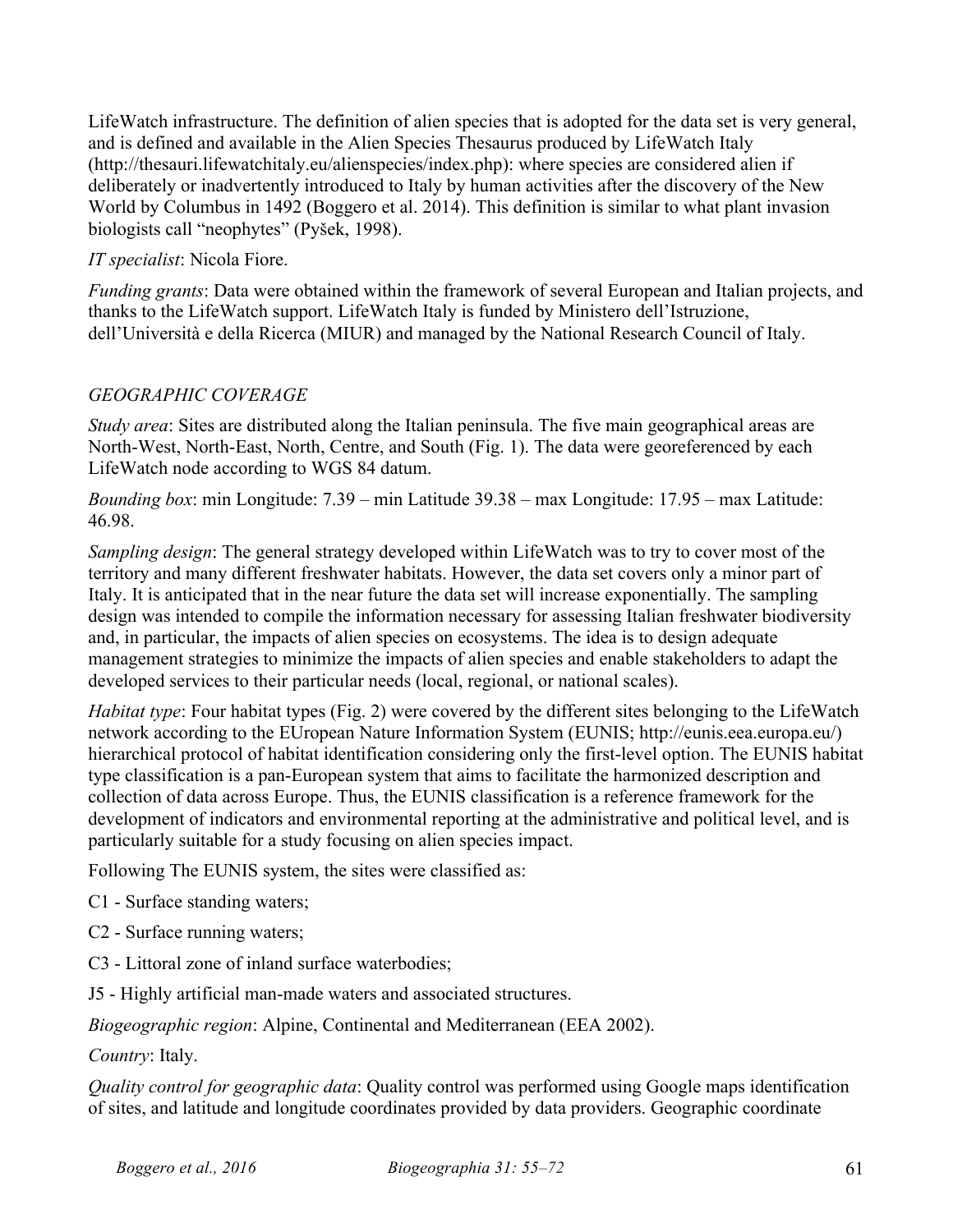format, coordinates within country/provincial boundaries, absence of ASCII anomalous characters in the dataset were additionally controlled.



FIGURE 2: Representativeness of the different EUNIS habitats in the data set. C1 Surface standing waters; C2 Surface running waters; C3 Littoral zone of inland surface waterbodies; J5 Highly artificial man-made waters and associated structures.

## *LITERATURE SEARCH*

*General description*: The information on species presence at each site comes from published papers on surveys directly conducted by the authors and their collaborators from 1962 to 2014. Moreover, it includes additional papers and reports from universities and research institutions, as well as notes in technical reports from local authorities.

*Literature search methods*: All relevant literature (Supplementary file S1) was obtained using data from published papers on national and international journals directly supplied by data providers. Moreover, for each site, all the published grey literature (papers internal to public organizations, master thesis, reports, research deliverables, books, monographs) was screened.

*Quality control for literature data*: The data collated was property of most of the authors and coauthors of this paper, and since the same researchers are experts in their disciplines at National and International levels, they were involved as experts of the LifeWatch nodes. Therefore, the published data are considered reliable and simply checked for nomenclatorial consistency.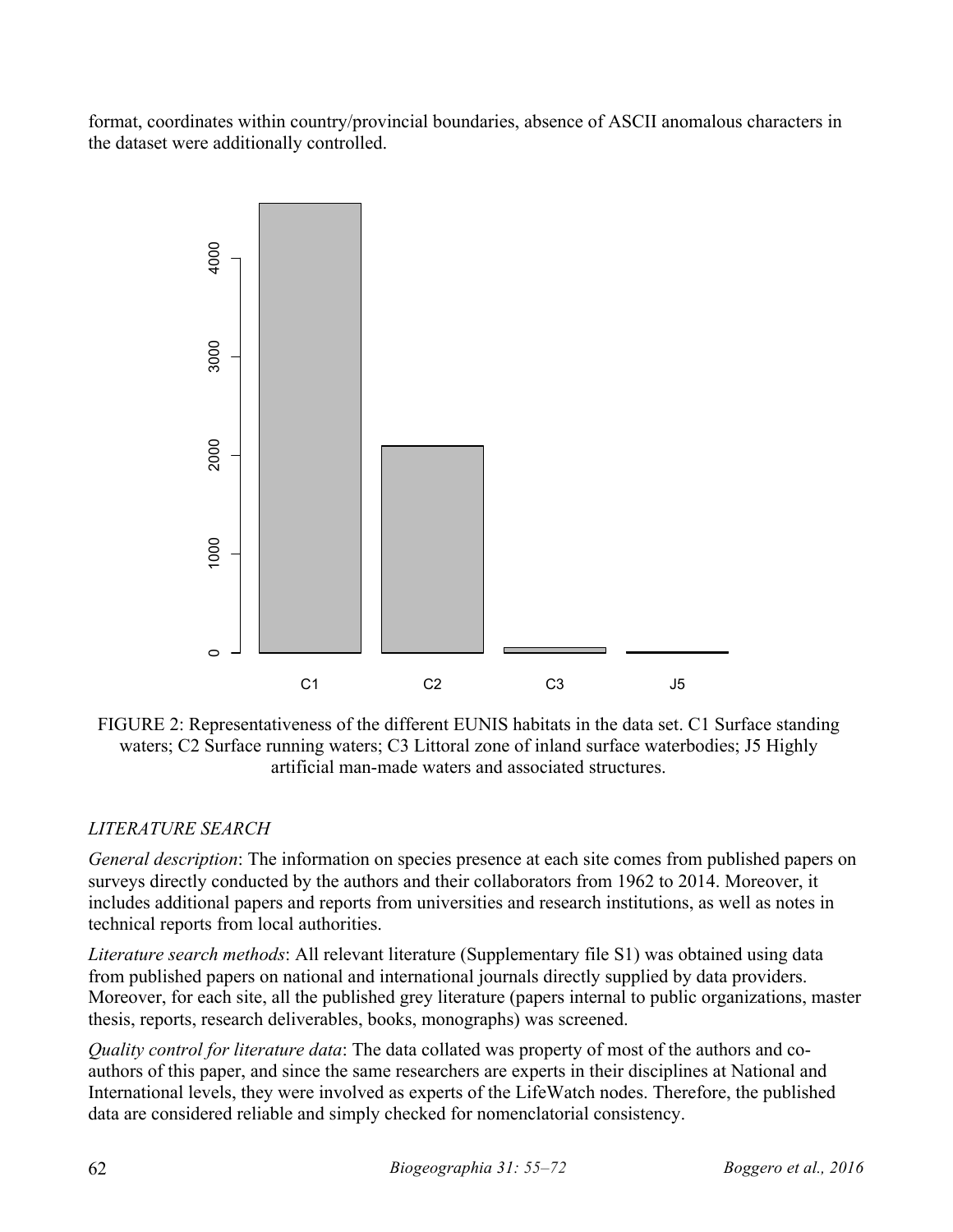#### *TAXONOMIC COVERAGE*

*General description*: The data set covers a wide spectrum of taxonomic groups inhabiting freshwater habitats and their surroundings. The inclusion of a species as aquatic or its exclusion as not aquatic was carried out considering its life cycle, linked or not to the aquatic habitat in at least part of its life. Thus, we included truly aquatic organisms, together with those that have immature stages in water, nest in or on water, and have roots in water.

*Taxonomic ranks*: All living freshwater biota or organisms related to waters in at least part of their life were considered. In particular, we gathered data from 24 phyla.

*Taxonomic methods*: These include revision of names, synonymizing, delimitation of genera and higher taxa, both conducted manually and through online tools supplied by the LifeWatch infrastructure (http://www.servicecentrelifewatch.eu).

*Taxon specialists*: Each LifeWatch node was responsible for data management from specific geographical areas and for the taxonomic control. Taxonomists from each node screened the data set for taxonomic reliability, potential problems in taxonomic identification, consistency and homogeneity of taxonomic coverage, and temporal coverage of repeated sampling for each site.

*Quality control for taxonomic data*: Record validation and cleaning were based on several steps and divided into: a) data standardization (considering the same time-span length, check of nomenclatural changes or synonyms); b) data cleaning and validation for taxonomic reliability and taxonomic consistency using different large zoological and botanical taxonomic indexes and databases known at European level following Pan-European Species directories Infrastructure (PESI), World Register of Marine Species - WoRMS, and Catalogue of Life; and c) final semi-automatic data cleaning, through the tools available on the LifeWatch portal. The online tools facilitate the taxonomic cleaning work of the researchers presenting at once the information on the species coming from different main international Global Species Databases (WoRMS, PESI, and Catalogue of Life).

#### ACKNOWLEDGEMENTS

All the Authors would like to express their sincere gratitude to technicians, students, and colleagues offering their unconditional support during the different sampling campaign and the laboratory activities during all these years of hard work. Without their cooperation, this data set could never have been created. Authors are also in debt with Mattia Menchetti and an anonymous reviewer for their comments improving an earlier version of the manuscript, with Ester Eckert (CNR, Institute of Ecosystem Study, Italy) and Marnie Campbel (Univ. of Waikato, New Zealand) for their helpful suggestions and for the English correction of the text.

#### AUTHOR CONTRIBUTIONS

Angela Boggero: freshwater responsible and coordinator in LifeWatch Italy, contacts with data providers.

Cataldo Pierri: assembler of the data set, contacts with data providers.

Angela Boggero, Cataldo Pierri: these authors contributed equally to the present paper.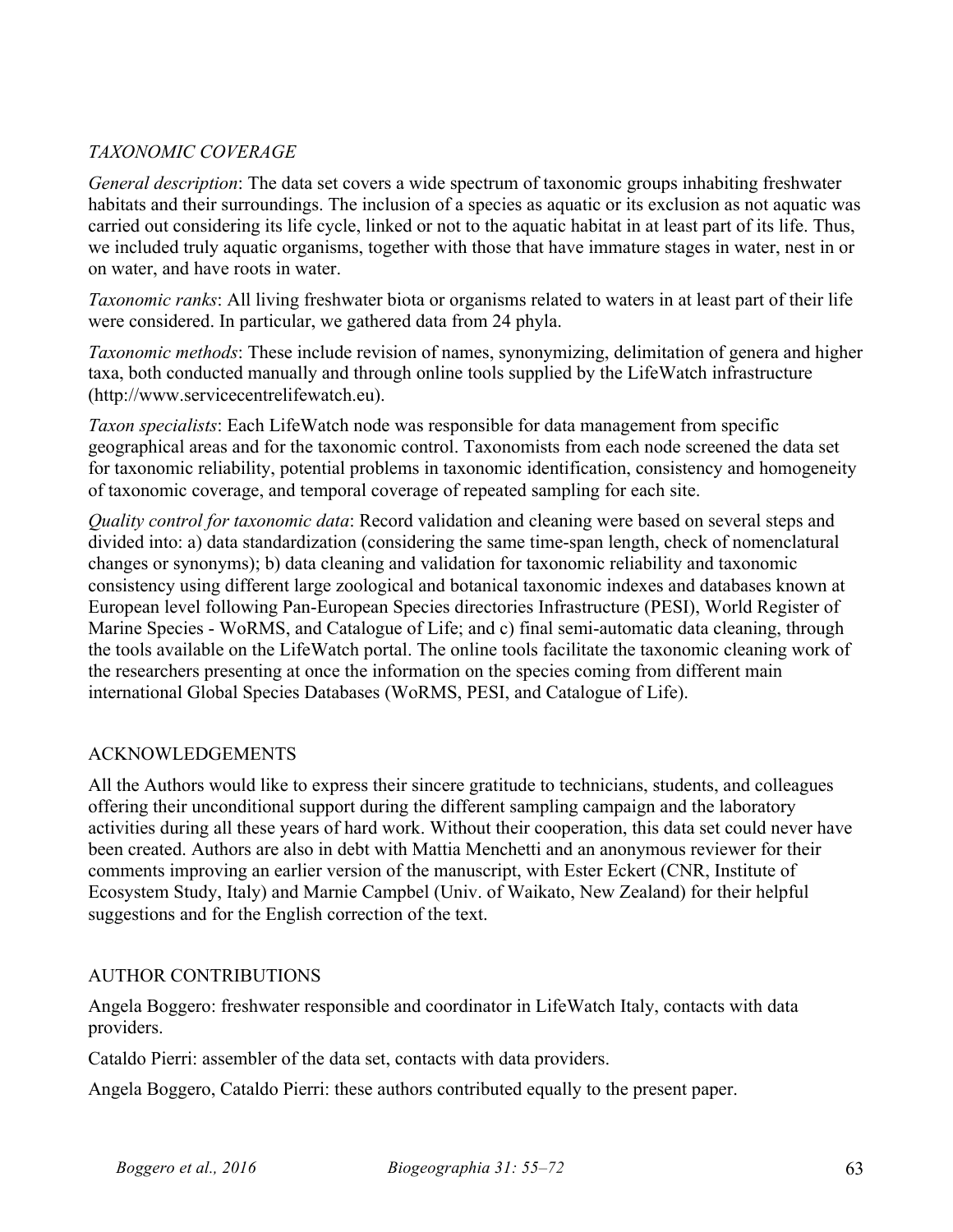Renate Alber, Martina Austoni, Enrico Barbone, Luca Bartolozzi, Isabella Bertani, Angela Boggero, Alessandro Campanaro, Antonella Cattaneo, Fabio Cianferoni, Ambrosius Martin Dörr, A. Concetta Elia, G. Francesco Ficetola, Diego Fontaneto, Elda Gaino, Enzo Goretti, Lyudmila Kamburska, Gianandrea La Porta, Rosaria Lauceri, Massimo Lorenzoni, Alessandro Ludovisi, Marina Manca, Aldo Marchetto, Giuseppe Morabito, Francesco Nonnis Marzano, Nicoletta Riccardi, Giampaolo Rossetti, Bertha Thaler, Nicola Ungaro, Pietro Volta, Silvia Zaupa: data providers.

Giuseppe Corriero: coordinator of the Alien Species showcase in LifeWatch Italy.

Cataldo Pierri, Ilaria Rosati, Nicola Fiore: full database managers in LifeWatch Italy.

Nicola Fiore, Alessandro Oggioni, Paolo Tagliolato: ICT in LifeWatch Italy.

Paolo Colangelo, Diego Fontaneto, Aldo Marchetto: responsible for statistical elaboration and statistical tools development.

Alberto Basset: JRU Manager in LifeWatch Italy.

#### REFERENCES

- Basset, A. (2016) e-Science perspectives for the conservation of transitional and coastal wetlands. Aquatic Conservation: Marine and Freshwater Ecosystem, 26, 411–415. DOI:10.1002/aqc.2683
- Basset, A. & Los, W. (2012) Biodiversity e-Science: LifeWatch, the European Infrastructure on Biodiversity and Ecosystem Research. Journal of Plant Biosystems, 146, 780–782. DOI:10.1080/11263504.2012.740091
- Bertoni, R. (2012) La rete italiana per la ricerca ecologica a lungo termine (LTER-Italia). Aracne, Rome. ISBN 978–88–548–4661–6
- Boggero, A., Basset, A., Austoni, M. et al. (2014) Weak effects of habitat type on susceptibility to invasive freshwater species: an Italian case study. Aquatic Conservation: Marine and Freshwater Ecosystems, 24, 841–852. DOI:10.1002/aqc.2450
- Corriero, G., Pierri, C., Accoroni, S. et al. (2016) Ecosystem vulnerability to alien and invasive species: A case study on marine habitats along the Italian coast. Aquatic Conservation: Marine and Freshwater Ecosystems, 26, 392–409. DOI:10.1002/aqc.2550
- EEA (European Environment Agency). (2002) Europe's biodiversity biogeographical regions and seas. EEA Report No 1/2002.
- Lucy, F.E., Roy, H., Simpson, A. et al. (2016) INVASIVESNET towards an International Association for Open Knowledge on Invasive Alien Species. Management of Biological Invasions, 7, 131–139. DOI:10.3391/mbi.2016.7.2.01
- Pyšek, P., Jarošík, V., Hulme, P.E., et al. (2010) Disentangling the role of environmental and human pressures on biological invasions across Europe. Proceedings of the National Academy of Sciences USA, 107, 12157–12162. DOI:10.1073/pnas.1002314107

*Submitted: 9 May 2016 First decision: 7 June 2016 Accepted: 21 September 2016 Edited by Federico Marrone*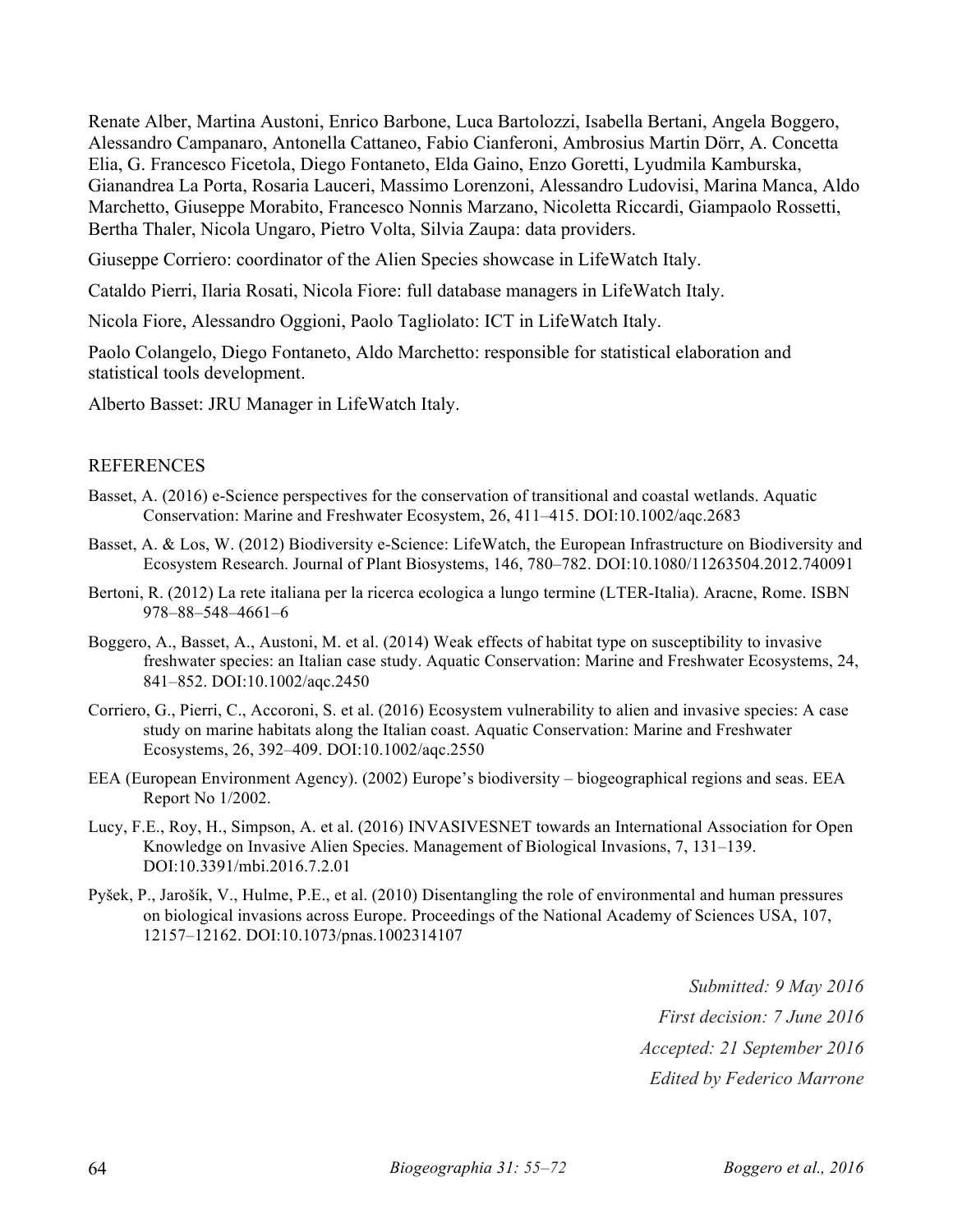#### SUPPLEMENTARY FILE S1. References for the data set.

- AA.VV. (2000) Carta Ittica della Provincia Di Verbania.
- Antonietti, R., Ferrari, I., Rossetti, G., Tarozzi, L. & Viaroli P. (1988) Zooplankton structure in an oligotrophic mountain lake in Northern Italy. Verhandlungen des Internationalen Verein Limnologie, 23, 545–552.
- Bertani, I., Ferrari, I. & Rossetti, G. (2012) Role of intra-community biotic interactions in structuring riverine zooplankton under low-flow, summer conditions. Journal of Plankton Research, 30(4), 308–320. DOI:10.1093/plankt/fbr111
- Bertani, I., Segers, H., & Rossetti, G. (2011) Biodiversity down by the flow: new records of monogonont rotifers for Italy found in the Po River. Journal of Limnology, 70(2), 321–328. DOI:10.3274/JL11-70-2-N3
- Boggero, A. & Lencioni, V. (2006) Macroinvertebrates assemblages of high altitude lakes, inlets and outlets in the Southern Alps. Archiv für Hydrobiologie, 165, 37–61. DOI:10.1007/s10750-005- 1808-7
- Boggero, A., Füreder, L., Lencioni, V., Simcic, T., Thaler, B., Ferrarese, U., Lotter, A.F. & Ettinger R. (2006) Littoral Chironomid communities of Alpine lakes in relation to environmental factors. Hydrobiologia, 562, 145–165. DOI:10.1007/s10750-005-1809-6
- Boggero, A., Marchetto, A., Manca, M., Mosello, R. & Tartari, G.A. (2005) Studies on small mountain lakes in the Val Grande National Park (Central Alps, Italy). Studi Trentini di Scienze Naturali, Acta Biologica, 82, 43–54.
- Bonacina, C., Ferrari, I. & Rossetti, G. (1991) Composizione ed evoluzione temporale della biocenosi zooplanctonica nei laghi di Suviana e Brasimone (Appennino Tosco-Emiliano). Rivista di Idrobiologia, 30, 77–101.
- Bottazzi, E., Bruno, M.C., Pieri, V., Di Sabatino, A., Silveri, L., Carolli, M. & Rossetti, G. (2011). Spatial and seasonal distribution of invertebrates in Northern Apennine rheocrene springs. Journal of Limnology, 70, 77–92. DOI:10.3274/JL11-70-S1-06
- Campanaro, A., Hardersen, S. & Mason, F. (2007) Piano di gestione della Riserva Naturale Statale e Sito Natura 2000 "Bosco della Fontana". Cierre Grafica, Verona, pp. 221.
- Campanaro, A., Hardersen, S., Minari, E., Toni, I. & Mason, F. (2014) Piano di gestione della Riserva Naturale Statale e Sito Natura 2000 "Bosco Fontana". Aggiornamento 2014 - 2020. Cierre Grafica, Verona, 265 pp.
- Camurri, L., Ferrari, I. & Villani, M. (1976) Biomassa e produzione del fitoplancton nel Lago Santo Parmense nella stagione delle acque aperte. Archivio di Oceanografia e Limnologia, 18, 237– 253.
- Cerretti, P., Hardersen, S., Mason, F., Nardi, G., Tisato, M. & Zapparoli, M. (2004) Invertebrati di una foresta della Pianura Padana. Bosco della Fontana - Secondo contributo. Cierre Grafica, Verona, 304 pp.
- Cerretti, P., Hardersen, S., Mason, F., Nardi, G., Tisato, M. & Zapparoli, M. (2004) Ricerche naturalistiche a Bosco della Fontana. Cierre Grafica, Verona, 96 pp.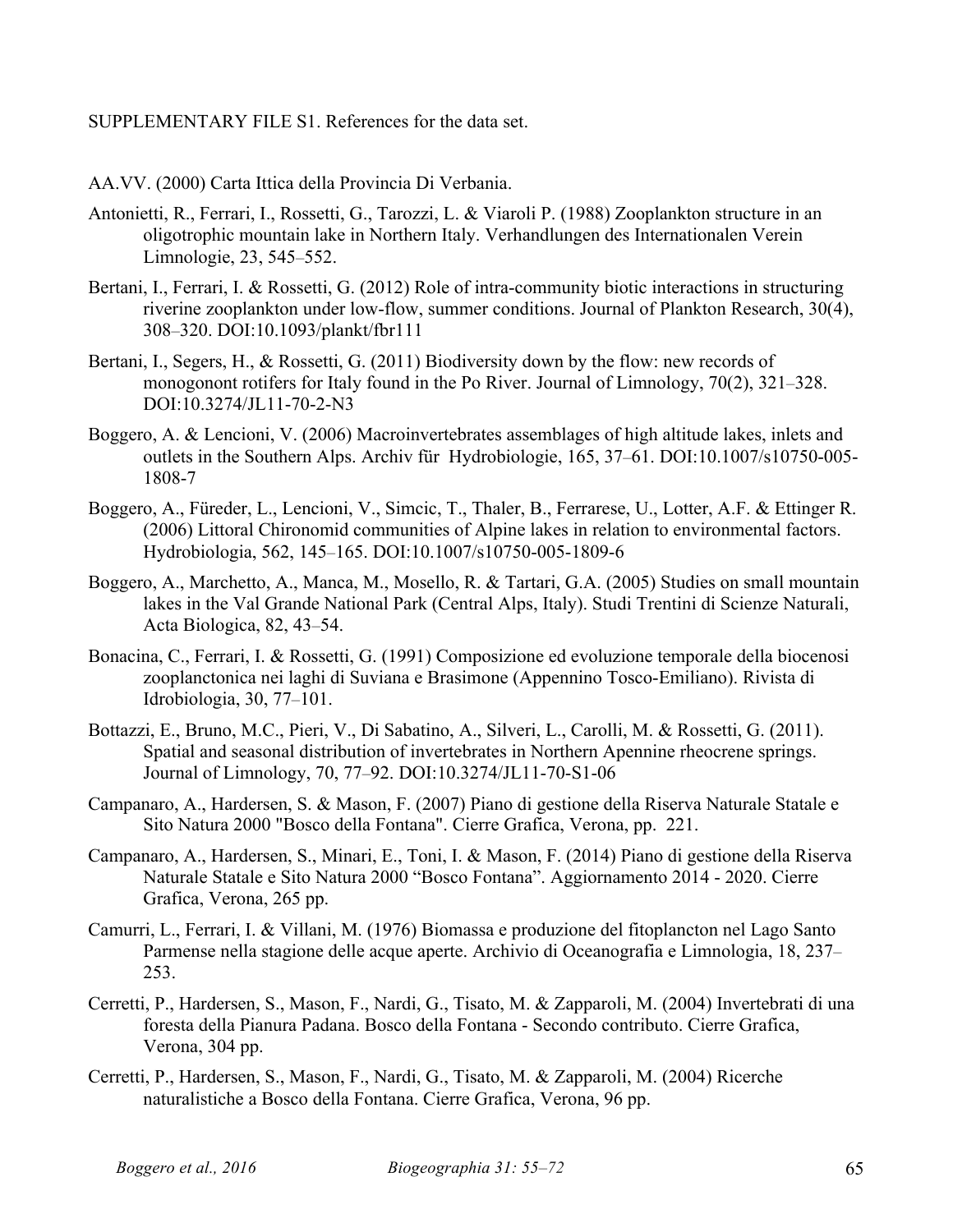- Cianferoni, F. (2009) Biodiversità del bacino idrografico del Fiume Sieve, con particolare riferimento all'entomofauna acquatica e semi-acquatica (Insecta: Heteroptera e Coleoptera). Tesi di Laurea in Scienze Biologiche. Università degli Studi di Firenze, 346 pp.
- Cianferoni, F. & Mazza, G. (2012) The aquatic Heteroptera (Insecta: Hemiptera) of the Foreste Casentinesi, Monte Falterona e Campigna National Park (Central Italy). Zootaxa, 3568, 36–52.
- Cianferoni, F., Rocchi, S., Terzani, F. & Mascagni, A. (2014) Coleotterofauna acquatica e semiacquatica del bacino idrografico del Fiume Sieve (Toscana) (Insecta Coleoptera). Bollettino della Società entomologica italiana, 146(2), 51–81.
- Cianferoni, F., Terzani, F., Rocchi, S., Cianfanelli, S., Fabiano, F., Mazza, G. & Zinetti, F. (2012) Gli Invertebrati della Riserva Naturale Integrale di Sasso Fratino. In: La Riserva Naturale Integrale di Sasso Fratino: 1959-2009. 50 anni di conservazione della biodiversità (ed. by A. Bottacci), pp. 227–248. CFS/UTB Pratovecchio, Italy.
- Cianferoni, F., Terzani, F., Rocchi, S., Mazza, G. & Carano, G. (2011) Segnalazioni faunistiche italiane. 505 - *Microvelia (Microvelia) reticulata* (Burmeister, 1835) (Hemiptera Heteroptera Veliidae). Bollettino della Società entomologica italiana, 143(1), 40–41.
- Cianferoni, F., Zinetti, F, Mazza, G. & Zoccola, A. (2009) Segnalazioni faunistiche. 96 *Micronecta (Micronecta) minuscula* Poisson, 1929 (Insecta Hemiptera Heteroptera Micronectidae). Quaderno di Studi e Notizie di Storia Naturale della Romagna, 28, 193–194.
- de Bernardi, R., Giussani, G., Manca, M. & Ruggiu, D. (1988) Long-term dynamics of plankton communities in Lago Maggiore (Northern Italy). Verhandlungen des Internationalen Verein Limnologie, 23, 729–733.
- de Bernardi, R., Giussani, G., Manca, M. & Ruggiu, D. (1990) Trophic status and the pelagic system in Lago Maggiore. Hydrobiologia, 191, 1–8. DOI:10.1007/978-94-009-0467-5\_1
- Dörr, A.J.M. & Scalici, M. (2013) Revisiting reproduction and population structure and dynamics of *Procambarus clarkii* eight years after its introduction into Lake Trasimeno (Central Italy). Knowledge and Management of Aquatic Ecosystems, 408, 10–16. DOI:10.1051/kmae/2013045
- Dörr, A.J.M., Elia, A.C., Rodolfi, M., Garzoli, L., Picco, A.M., D'amen, M. & Scalici, M. (2012) A model of co-occurrence: segregation and aggregation patterns in themycoflora of the crayfish *Procambarus clarkii* in Lake Trasimeno (Central Italy). Journal of Limnology, 71, 135–143. DOI:10.4081/jlimnol.2012.e14
- Dörr, A.J.M., Galarini, R.& Elia, A.C. (2009) Monthly variability of heavy metal accumulation and detoxifying response of freshwater Copepoda, *Cyclops abyssorum*. Proceedings of the 2nd International Conference on Environmental Management, Engineering, Planning and Economics (CEMEPE 2009) and SECOTOX, (ed. by A. Kungolos, K. Aravossis, A. Karagiannidis and P. Samaras), 131–137, ISBN: 9789606865091.
- Dörr, A.J.M., La Porta, G., Pedicillo, G. & Lorenzoni, M. (2006) Biology of *Procambarus clarkii* (Girard, 1852) in Lake Trasimeno. Bulletin Français de La Pêche e de la Protection des Milieux Aquatiques, 380–381, 1155–1168. DOI:10.1051/kmae:2006018
- Dörr, A.J.M., Pacini, N., Abete, M.C., Prearo, M., Righetti, M. & Elia, A.C. (2010) Antioxidant response, heavy metal and selenium accumulation in juvenile and adult *Procambarus clarkii* of both sexes from Lake Trasimeno. In: Ecotoxicology around the Globe (ed. by J.E. Visser), pp. 325–328. Nova Science Publishers, Inc., ISBN: 9781617611261.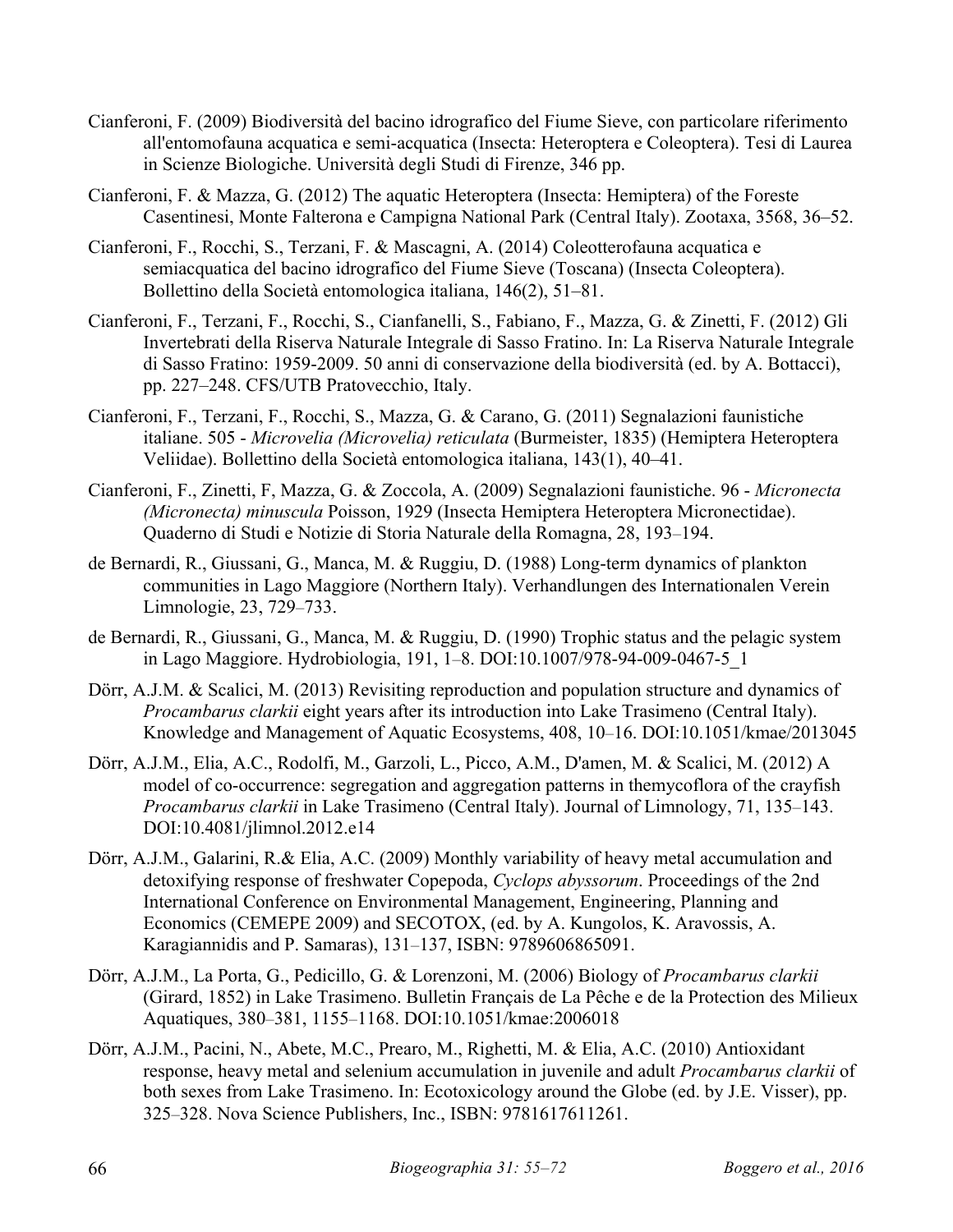- Dörr, A.J.M., Pedicillo, G. & Lorenzoni, M. (2001) Prima segnalazione di *Procambarus clarkii*, *Orconectes limosus* e *Astacus leptodactylus* (Crustacea, Decapoda) in Umbria. Rivista di Idrobiologia, 40, 221–233.
- Dörr, A.J.M., Rodolfi, M., Scalici, M., Elia, A.C., Garzoli, L. & Picco, A.M. (2011) *Phoma glomerata*, a potential new threat to Italian inland waters. Journal for Nature Conservation, 19, 370–373. DOI :10.1016/j.jnc.2011.06.006
- Dörr, A.J.M., Rodolfi M., Elia, A.C., Scalici, M., Garzoli, L. & Picco, A.M. (2012) Mycoflora on the cuticle of the invasive crayfish *Procambarus clarkii*. Fundamental and Applied Limnology, 180, 77–84. DOI:10.1127/1863-9135/2012/0175
- Elia, A.C., Dörr, A.J.M, Mastrangelo, C., Prearo, M. & Abete, M.C. (2006) Glutathione and antioxidant enzymes in the hepatopancreas of crayfish *Procambarus clarkii* (Girard, 1852) of Lake Trasimeno (Italy). Bulletin Français de La Pêche et de la Protection des Milieux Aquatiques, 380–381, 1351–1361. DOI:10.1051/kmae:2006040
- Elia, A.C., Todini, C., Di Brizio, M. & Taticchi, M.I. (2012) Struttura e composizione del popolamento fitoplanctonico del Lago Trasimeno negli ultimi 50 anni. In: Tutela ambientale del Lago Trasimeno, (ed. by A. Martinelli), pp. 89–99, PERUGIA: Arpa Umbria, ISBN: 9788890592003.
- Ferrari, I. & Bellavere, C. (1976) Ricerche ecologiche su zooplancton e macrozoobenthos del Lago Santo Parmense. Rivista di Idrobiologia, 15, 1–48.
- Ferrari, I. & Mazzoni, R. (1989) Zooplankton in the Po River during the summer of 1985. Toxicological and Environmental Chemistry, 20/21, 39–48. DOI:10.1080/02772248909357357
- Ferrari, I., Farabegoli, A. & Mazzoni, R. (1989) Abundance and diversity of planktonic rotifers in the Po River. Hydrobiologia, 186/187, 201–208. DOI:10.1007/BF00048913
- Ferrari, I., Viglioli, S., Viaroli, P. & Rossetti, G. (2006) The impact of the drought event of summer 2003 on the zooplankton of the Po River (Italy). Verhandlungen des Internationalen Verein Limnologie, 29, 2143–2149.
- Füreder, L., Ettinger, R., Boggero, A., Thaler, B. & Thies, H. (2006) Macroinvertebrate diversity in Alpine lakes: effects of altitude and catchment properties. Hydrobiologia, 562, 123–144. DOI:10.1007/s10750-005-1808-7
- Gaino, E., Lancioni, T., La Porta, G. & Todini, B. (2004) The consortium of the sponge *Ephydatia fluviatilis* (L.) living on the common reed Phragmites australis in Lake Piediluco (Central Italy). Hydrobiologia, 520, 165–178. DOI:10.1023/B:HYDR.0000027735.11246.41
- Gaino, E., Rebora, M., Corallini, C. & Lancioni, T. (2003) Life-cycle of the sponge *Ephydatia fluviatilis* (L.) living on the reed *Phragmites australis* in an artificially regulated lake. Hydrobiologia, 495(1–3), 127–142. DOI:10.1023/A:1025454506643
- Gaino, E., Scoccia, F., Piersanti, S., Rebora, M., Bellucci, L.G. & Ludovisi, A. (2012) Spicule records of *Ephydatia fluviatilis* as a proxy for hydrological and environmental changes in the shallow Lake Trasimeno (Umbria, Italy). Hydrobiologia, 679, 139–153. DOI:10.1007/s10750-011-0861- 7
- Galanti, G., Guilizzoni, P. & Libera V. (1990) Biomanipulation of Lago di Candia (Northen Italy): a three-year experience of aquatic macrophyte management. In: Biomanipulation-Tool for Water Management (ed. by R.D. Gulati, E.H.R.R. Lammens, M.-L. Meijer and E. van Donk). Hydrobiologia, 200/201, 409–417. DOI:10.1007/978-94-017-0924-8\_35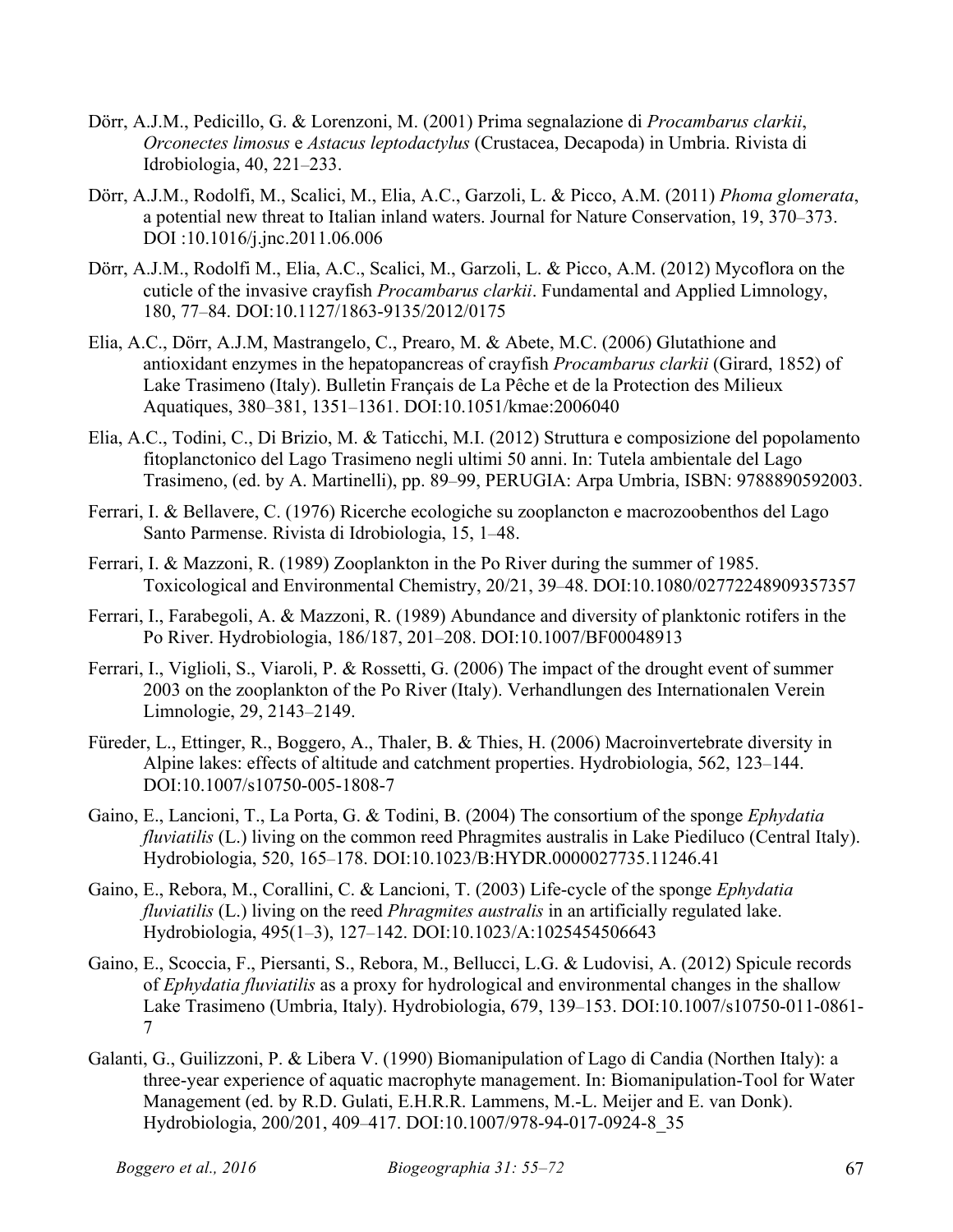- Galanti, G., Guilizzoni, P., Mangoni, M., Nocentini, A.M. & Piva, A. (1991) A study on the littoral sediments and macrobenthos in connection with the harvesting of aquatic macrophytes in L. di Candia (N. Italy). Memorie dell'Istituto Italiano di Idrobiologia, 48, 163–184.
- Giussani, G. & Galanti, G. (2006) Studi limnologici sul bacino del Lago di Candia. Attività: Giugno-Dicembre 2005. Report CNR-ISE, 07.06, 14 pp.
- Giussani, G. (1998) Piano di miglioramento e conservazione della fauna ittica autoctona. CNR Report-Provincia di Torino, 6135 del 16/10/1998, 36 pp.
- Giussani, G., Galanti, G., Ciampittiello, M., Morabito, G., Oggioni, A. & Riccardi, N. (2006) Evoluzione del Lago di Candia nel periodo 2002-2006. La situazione limnologica alla fine del 2002. Rapporto preliminare Progetto LIFE-TRELAGHI. Report CNR-ISE, 06.06, 25 pp.
- Gommes, R. & Muntau, H. (1975) La distribution de quelques métaux lourdes (Zn, Cu, Cr, Ni, Mn, Co) dans la zone littorale des bassins sud et de Pallanza du Lac Majeur. Memorie dell'Istituto Italiano di Idrobiologia, 32, 245–259.
- Goretti, E., Marcucci, C., Di Veroli, A., Fabrizi, A. & Gaino, E. (2014) The tubificids (Annelida, Oligochaeta) of Lake Trasimeno and Lake Piediluco in Central Italy, with a study of SEM morphology of some species. Turkish Journal of Zoology, 38, 1–8. DOI:10.3906/zoo-1308-40
- Guancini, M.I., Rigby, E., Scialanca, F., Rossetti, G. & Franzoi, P. (1997) Evoluzione recente del popolamento zooplanctonico pelagico nel Lago di Vico (Lazio). Atti XVIII Congresso Società Italiana di Ecologia, 161–164.
- Guilizzoni, G. & Galanti, G. (1989) Biomass, primary production and nutrient movements in the Fondotoce wetland (Pallanza Basin-Lago Maggiore). Memorie dell'Istituto Italiano di Idrobiologia, 46, 197–234.
- Guilizzoni, P., Galanti, G. & Muntau, H. (1989) The aquatic macrophytes of Lake Maggiore: species composition, spatial distribution and heavy metal concentrations in tissue. Memorie dell'Istituto Italiano di Idrobiologia, 46, 235–260.
- Havens, K.E., Elia, A.C., Taticchi, M.I. & Fulton, III R.S. (2009) Zooplankton-phytoplankton relationships in shallow subtropical vs temperate lakes Apopka (Florida, USA) and Trasimeno (Umbria, Italy). Hydrobiologia, 628, 165–175. DOI 10.1007/s10750-009-9754-4
- Kamburska, L., Lauceri, R. & Riccardi, N. (2013) Establishment of a new alien species in Lake Maggiore (Northern Italy): *Anodonta (Sinanodonta) woodiana* (Lea, 1834) (Bivalvia: Unionidae). Aquatic Invasions, 8, 111–116. DOI:10.3391/ai.2013.8.1.13
- Kamburska, L., Lauceri, R., Beltrami, M., Boggero, A., Cardeccia, A., Guarneri, I. & Riccardi, N. (2013) Establishment of *Corbicula fluminea* (O.F. Müller, 1774) in Lake Maggiore: a spatial approach to trace the invasion dynamics. BioInvasions Records, 2, 105–117. DOI:10.3391/bir.2013.2.2.03
- La Porta, G., Angeli, V., Bicchi, A., Carosi, A., Pedicillo, G., Viali, P. & Lorenzoni, M. (2010) Variations in the fish community in Lake Piediluco (Italy) caused by changes in the lake's trophic status and the introduction of alien species. Journal of Applied Ichthyology, 26, 53–59. DOI:10.1111/j.1439-0426.2010.01498.x
- Lachavanne, J.B. & Perfetta, J. (1981) Étude des macrophytes des lacs del Lugano (Ceresio) et Majeur (rives Suisses). Université de Genève, 127 pp.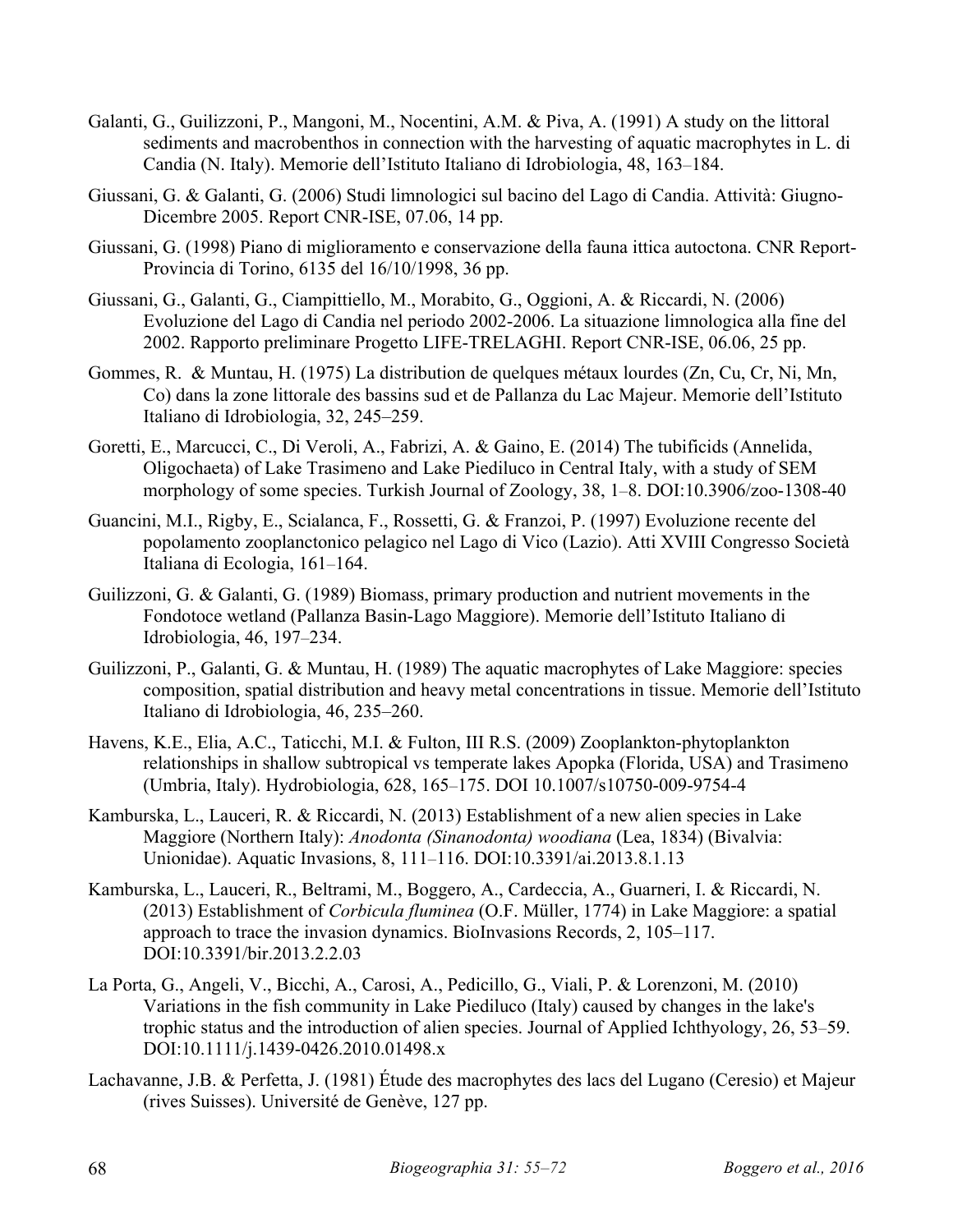- Lancioni, T. & Gaino, E. (2006) The invasive zebra mussel *Dreissena polymorpha* in Lake Trasimeno (Central Italy): distribution and reproduction. Italian Journal of Zoology, 73, 335–346. DOI:10.1080/11250000600918001
- Lancioni, T. & Gaino, E. (2007) The zebra mussel *Dreissena polymorpha*: reproduction and competition with the sponge *Ephydatia fluviatilis*. In: Biological invaders in inland waters: profiles, distribution and threats, (ed. by F. Gherardi), pp. 597–611. Springer, Dordrecht, The Netherlands.
- Lorenzoni, M. & Ghetti, L. (2012) Evoluzione della fauna ittica e problematiche gestionali del Lago Trasimeno. In: Tutela ambientale del Lago Trasimeno (ed. by A. Martinelli), pp. 227–242. Libri Arpa Umbria, Perugia.
- Lorenzoni, M., Pace, R., Pedicillo, G., Viali, P. & Carosi, A. (2009) Growth, catches and reproductive biology of ruffe *Gymnocephalus cernuus* in Lake Piediluco (Umbria, Italy). Folia Zoologica, 58, 420–435.
- Ludovisi, A., Pandolfi, P. & Taticchi, M.I. (2005) The strategy of ecosystem development: specific dissipation as an indicator of ecosystem maturity. Journal of Theoretical Biology, 235, 33–43. DOI:10.1016/j.jtbi.2004.12.017
- Ludovisi, A., Todini, C., Pandolfi, P. & Taticchi, M.I. (2008) Scale patterns of diel distribution of the copepod *Cyclops abyssorum* in a regulated lake: the relative importance of physical and biological factors. Journal of Plankton Research, 30, 495–509. DOI:10.1093/plankt/fbn017
- Manca, M. & Comoli P. (1995) Temporal variations of fossils Cladocera in the sediments of Lake Orta (N. Italy) over the last 400 years. Journal of Paleolimnology, 14, 113–122. DOI:10.1007/BF00735477
- Mantilacci, L., Pandolfi, P., Ludovisi, A. & Elia, A.C. (2000) Monitoraggio del Lago di Piediluco: fitoplancton e biomarkers in organismi planctonici. Relazione finale. Provincia di Terni.
- Marchetto, A., Rogora, M., Boggero, A. et al. (2009) Response of Alpine lakes to major environmental gradients, as detected through planktonic, benthic and sedimentary assemblages. Advances in Limnolology, 62, 419–440. DOI:1612-166X/05/0060-0001
- Mason, F., Cerretti, P., Tagliapietra, A., Speight, M.C.D. & Zapparoli, M. (2002) Invertebrati di una foresta della Pianura Padana. Bosco della Fontana - Primo contributo. Gianluigi Arcari Ed., Mantova, 176 pp.
- Mazza, G. (2008) La conservazione di specie e habitat degli ambienti umidi del Parco Nazionale delle Foreste Casentinesi, Monte Falterona e Campigna: repertorio della fauna acquatica e semiacquatica rara e minacciata. Technical report for the National Park, 112 pp.
- Mazza, G. (2009) La conservazione di specie e habitat degli ambienti umidi del Parco Nazionale delle Foreste Casentinesi, Monte Falterona e Campigna: repertorio della fauna acquatica e semiacquatica rara e minacciata. Technical report for the National Park, 117 pp.
- Mazza, G., Terzani, F. & Rocchi, S. (2008) Ricerche floro-faunistiche in alcune zone umide del Parco Nazionale delle Foreste Casentinesi, Monte Falterona e Campigna (Toscana, Emilia-Romagna). Quaderni della Stazione Ecologica del Civico Museo di Storia naturale di Ferrara, 18, 37–88.
- Morabito, G., Boggero, A., Rogora, M., Tartari, G.A., Tornimbeni, O., Mosello, R., Bozelli, R.L. & Manca, M. (2007-2008) Limnologia d'alta quota in Val d'Aosta: il Lago Combal. Revue Valdôtaine d'Histoire Naturelle, 61–62, 307–322.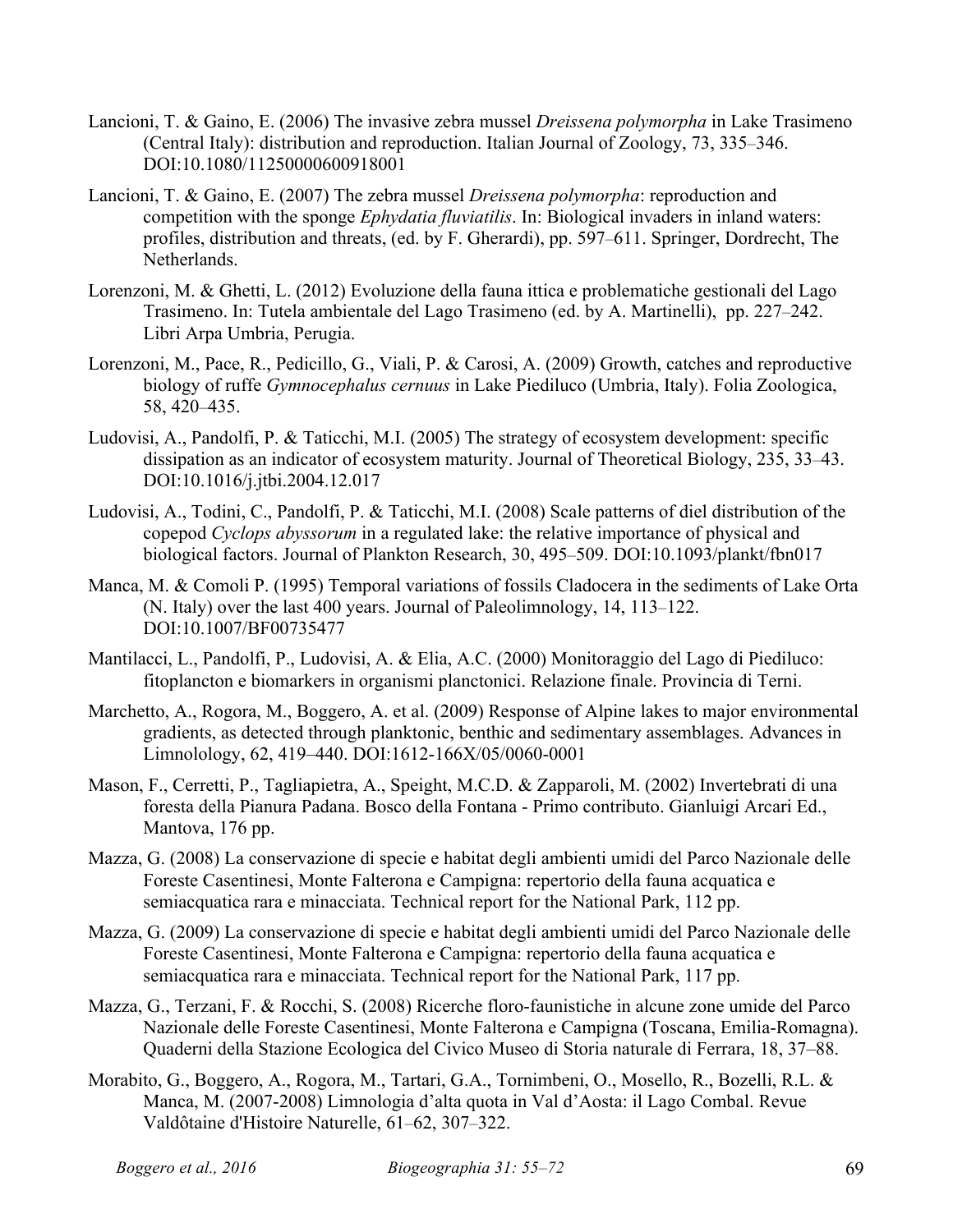- Morabito, G., Panzani, P. & Ruggiu, D. (1999) Popolamenti planctonici. Indagini sul fitoplancton. In: Ricerche sull'evoluzione del Lago Maggiore. Aspetti limnologici. Programma quinquennale 1998-2002 (Campagna 1998). (ed. by Commissione Internazionale per la protezione delle acque italo-svizzere), pp. 43–45.
- Morabito, G., Ruggiu, D. & Panzani, P. (2001) Trends of phytoplankton characteristics and their communities in pre- and post-liming time in Lake Orta (1984-1998). Journal of Limnology, 60(1), 91–100. DOI:10.4081/jlimnol.2001.91
- Morabito, G., Sili, C., Panzani, P. & Oggioni, A. (2009) Dinamica stagionale e distribuzione orizzontale di fitoplancton, carbonio organico e batterioplancton. Struttura dei popolamenti fitoplanctonici. In: Ricerche sull'evoluzione del Lago Maggiore. Aspetti limnologici. Programma quinquennale 2008-2012 (Campagna 2008). (ed. by R. Bertoni), pp. 53–66. Commissione Internazionale per la protezione delle acque italo-svizzere.
- Moroni, A. (1962) I laghi della Val Parma. L'Ateneo Parmense, Monografia 8, 129 pp.
- Nocentini, A.M. (1989) Researches on the zoobenthos. Memorie dell'Istituto italiano di Idrobiologia, 46, 173–196.
- Nocentini, A.M., Boggero, A., De Margaritis, G. & Gianatti, M. (2001) First phase of macroinvertebrate repopulation of Lake Orta (Buccione Basin) after liming. Journal of Limnology, 60, 110–126. DOI:10.4081/jlimnol.2001.110
- Oggioni, A. (2010) PALMa Piante Acquatiche Lago Maggiore. Report CNR-ISE, 02-10, 35 pp.
- Pieri, V., Caserini, C., Gomarasca, S., Martens, K. & Rossetti, G. (2007) Water quality and diversity of the recent ostracod fauna in lowland springs from Lombardy (Northern Italy). Hydrobiologia, 585, 79–87. DOI:10.1007/978-1-4020-6418-0\_7
- Provini, A., Ferrari, I., Bartoli, M., Cofone, F., Montalto, A.M., Paris, G., Rossetti, G., Scalzo, A. & Viaroli, P. (1995) Indagini limnologiche sul Lago Cecita (Calabria). VI Workshop Progetto Strategico Clima, Ambiente e Territorio nel Mezzogiorno, 287–300.
- Riccardi, N. & Giussani, G. (2007) The relevance of life history traits in the establishment of the invader *Eudiaptomus gracilis* and the extinction of *Eudiaptomus padanus* in Lake Candia (Northern Italy): evidence for competitive exclusion? Aquatic Ecology, 41(2), 243–254. DOI: 10.1007/s10452-006-9061-3
- Riccardi, N. & Rossetti, G. (2007) *Eudiaptomus gracilis* in Italy: how, where and why. Journal of Limnology, 66, 64–69. DOI:10.4081/jlimnol.2007.64
- Riccardi, N., Giussani, G., Margaritora, F. & Couchaud, B. (2004) Population dynamics of the pioneer population of *Daphnia parvula* (Fordyce) during the invasion of Lake Candia (Northern Italy). Journal of Limnology, 63(1), 44–52. DOI:10.4081/jlimnol.2004.44
- Rossetti, G. & Viglioli, S. (2001) Contributo allo studio di lungo termine del Lago Scuro Parmense (Appennino settentrionale): risultati della campagna limnologica condotta nel 1998. Atti XIV Congresso Associazione Italiana Oceanologia e Limnologia, 14, 331–342.
- Rossetti, G., Bartoli, A., Landi, S., Ferrari, I. & Tavernini, S. (2006) Evolution of the zooplankton community in a mountain lake in the last fifty years. Verhandlungen des Internationalen Verein Limnologie, 29, 2209–2216.
- Rossetti, G., Bartoli, M., Ariotti, L. & Viaroli, P. (2003) Studio idrobiologico di ambienti acquatici golenali del Parco Fluviale del Po e dell'Orba (Alessandria). Biologia Ambientale, 17, 53–64.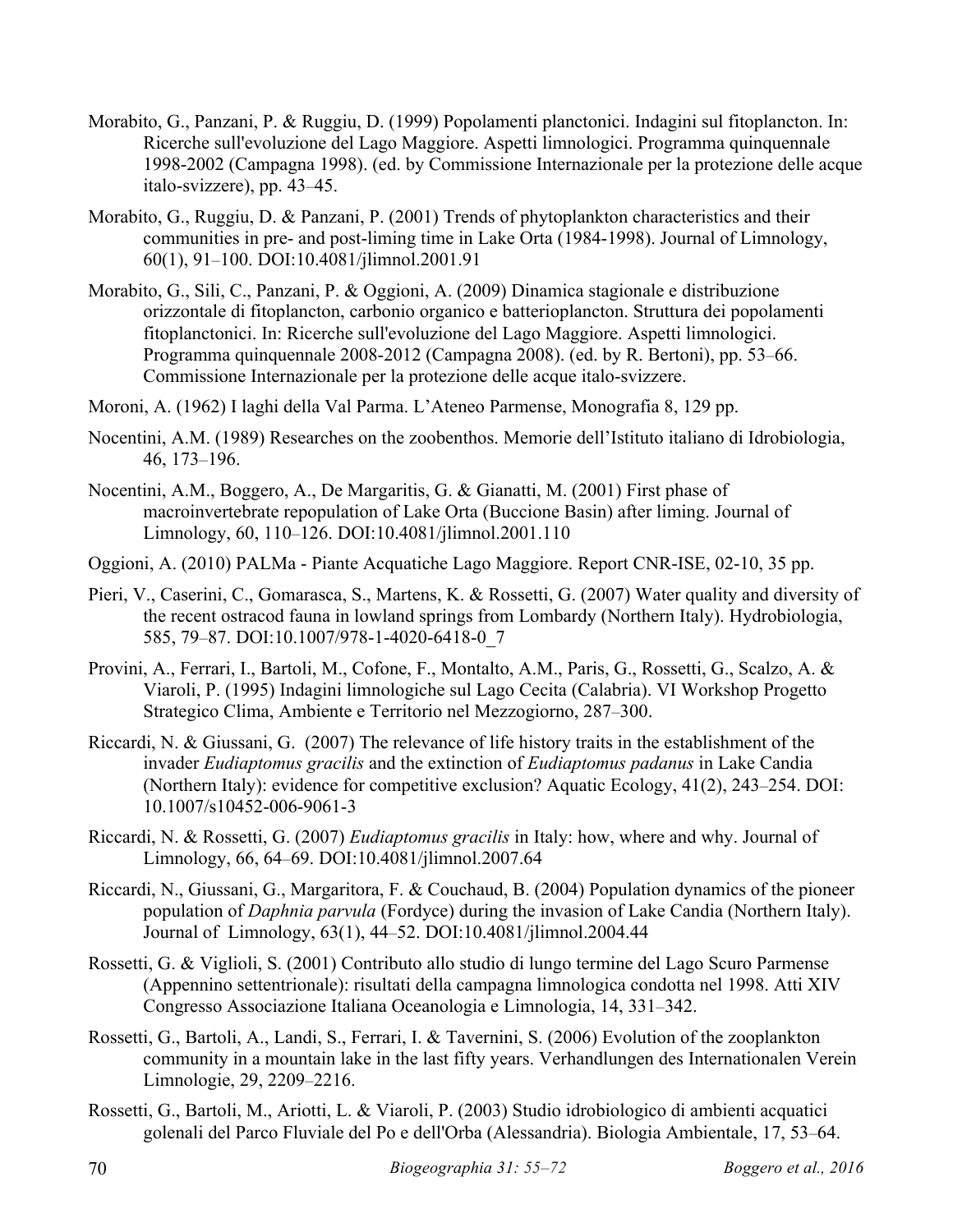- Rossetti, G., Ferrari, I., Giordani, G., Paris, G., Rossi, V. & Viaroli, P. (1996) Primi risultati di uno studio a lungo termine su un lago appenninico (Lago Scuro Parmense). Atti Congresso Associazione Italiana Oceanologia e Limnologia, 11, 129–140.
- Rossetti, G., Martens, K., Meisch, K., Tavernelli, S. & Pieri, V. (2006) Small is beautiful: diversity of freshwater ostracods (Crustacea, Ostracoda) in marginal habitats of the province of Parma (Northern Italy). Journal of Limnology, 65, 121–131. DOI:10.4081/jlimnol.2006.121
- Rossetti, G., Pieri, V. & Martens, K. (2005) Recent ostracods (Crustacea, Ostracoda) found in lowland springs of the provinces of Piacenza and Parma (Northern Italy). Hydrobiologia, 542, 287–296. DOI:10.1007/s10750-004-2566-7
- Rossetti, G., Tireni, F., Viglioli, S. & Ferrari, I. (2003) Ricerche ecologiche in un ambiente acquatico della golena del Po nei pressi di Casalmaggiore. Studi Trentini di Scienze Naturali, Acta Biologica, 80, 193–200.
- Rossetti, G., Viaroli, P. & Ferrari, I. (2009) Role of abiotic and biotic factors in structuring the metazoan plankton community in a lowland river. River Research and Applications, 25, 814– 835. DOI:10.1002/rra.1170
- Ruggiu, D., Panzani, P. & Morabito, G. (1990) Indagini sul fitoplancton. In: Ricerche sull'evoluzione del Lago Maggiore. Aspetti limnologici. Programma quinquennale 1988-1992 (Campagna 1989). (ed. by Commissione Internazionale per la protezione delle acque italo-svizzere), pp. 62– 66.
- Spilinga, C, Chiappafreddo, U. & Pirisinu, Q. (2000) *Dreissena polymorpha* (Pallas) al Lago Trasimeno. Rivista di Idrobiologia, 39, 145–152.
- Taticchi, M.I., Mantilacci, L., Elia, A.C., Talesa, V., Principato, G.B., Giovannini, E. & Rosi, G. (1990) Stato trofico ed inquinamento in due ecosistemi lacustri. Possibile utilizzazione di dosaggi enzimatici nel monitoraggio ambientale. Atti IX Congresso Associazione Italiana Oceanologia e Limnologia, 71–80.
- Taticchi, M.I., Pandolfi, P., Ludovisi, A. & Elia, A.C. (2000) Monitoraggio del Lago di Piediluco: zooplancton e bioindicatori ecologici. Relazione finale. Provincia di Terni.
- Tavernini, S., Mura, G. & Rossetti, G. (2005) Factors influencing the seasonal phenology and composition of zooplankton communities in mountain temporary pools. International Review of Hydrobiology, 90, 358–375. DOI:10.1002/iroh.200510801
- Tavernini, S., Primicerio, R. & Rossetti, G. (2009) Zooplankton assembly in mountain lentic waters is primarily driven by local processes. Acta Oecologica, 35, 22–31. DOI:10.1016/j.actao.2008.07.004
- Tavernini, S., Viaroli, P. & Rossetti, G. (2009) Zooplankton community structure and inter-annual dynamics in two sand-pit lakes with different dredging impact. International Review of Hydrobiology, 94, 290–307. DOI:10.1002/iroh.200811124
- Terzani, F. & Cianferoni, F. (2007) Ricerche odonatologiche in Toscana. X. Odonati del Mugello (Odonata). Onychium, 5, 1–25.
- Terzani, F., Rocchi, S., Cianfanelli, S., Cianferoni, F., Fabiano, F., Mazza, G. & Zinetti, F. (2012) Invertebrati della Riserva naturale biogenetica di Camaldoli. In: La Riserva naturale Biogenetica di Camaldoli. 1012-2012. Mille anni di rapporto uomo-foresta (ed by A. Bottacci), pp. 285–321. CFS/UTB Pratovecchio, Italy.